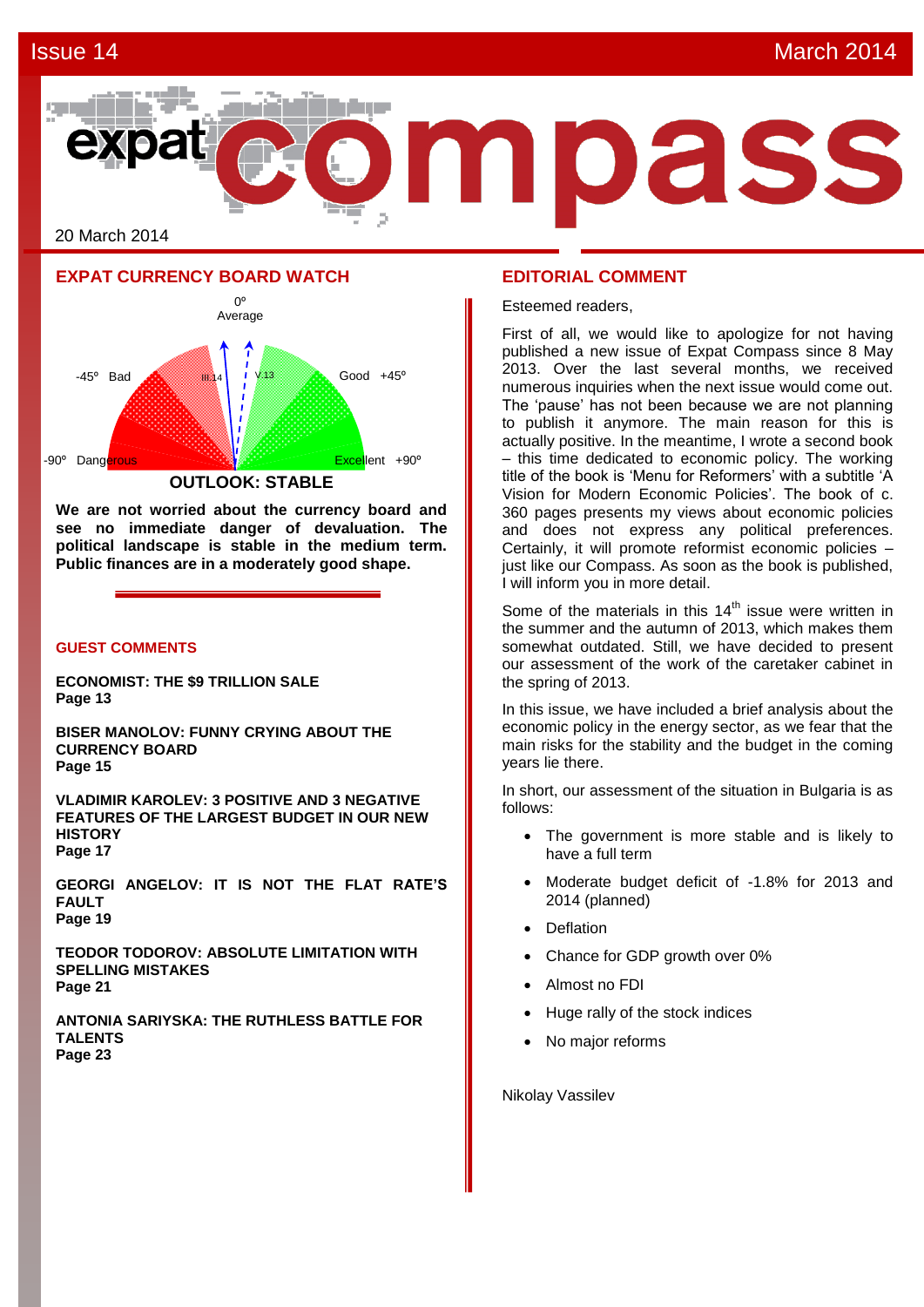# **EXPAT CURRENCY BOARD WATCH OUTLOOK: STABLE** -45**º** Bad -90º Dangerous  $0^{\circ}$ Average  $Good +45°$ Excellent +90º March 201 -6**º** May 2013 +4**º**

Plamen Oresharski's government started its mandate under difficult circumstances: shaky support in parliament, daily street protests demanding its resignation, worries about future economic policies. The situation is now more stable.

Economic policies are mixed, in our view. On the one hand, business sentiment has improved, public finances have not deteriorated significantly, as we had feared. On the other hand, the government is continuing with deficit spending [albeit moderate] and borrowing, with dangerous populist policies in the energy sector, with plans for 'state reindustrialization' – whatever that means. If this remains mainly rhetoric, the risks might be moderate.

### **We are not worried about the currency board and see no immediate danger of devaluation. We will be watching the policies of the government.**

We will continue to monitor constantly the development of the relevant economic indicators in order to assess the health of the currency board and potentially to predict any negative events, should they ever occur.

*It is becoming more difficult to draw all the arrows and the dates in the picture. That is why we are also providing a table (see the next page) with all the historical data. The measure is angular degrees (º). The reading of the Compass can change between +90º (horizontal to the right, Excellent) and -90º (horizontal to the left, Dangerous). 0º is a neutral (vertical upwards, Average) reading*.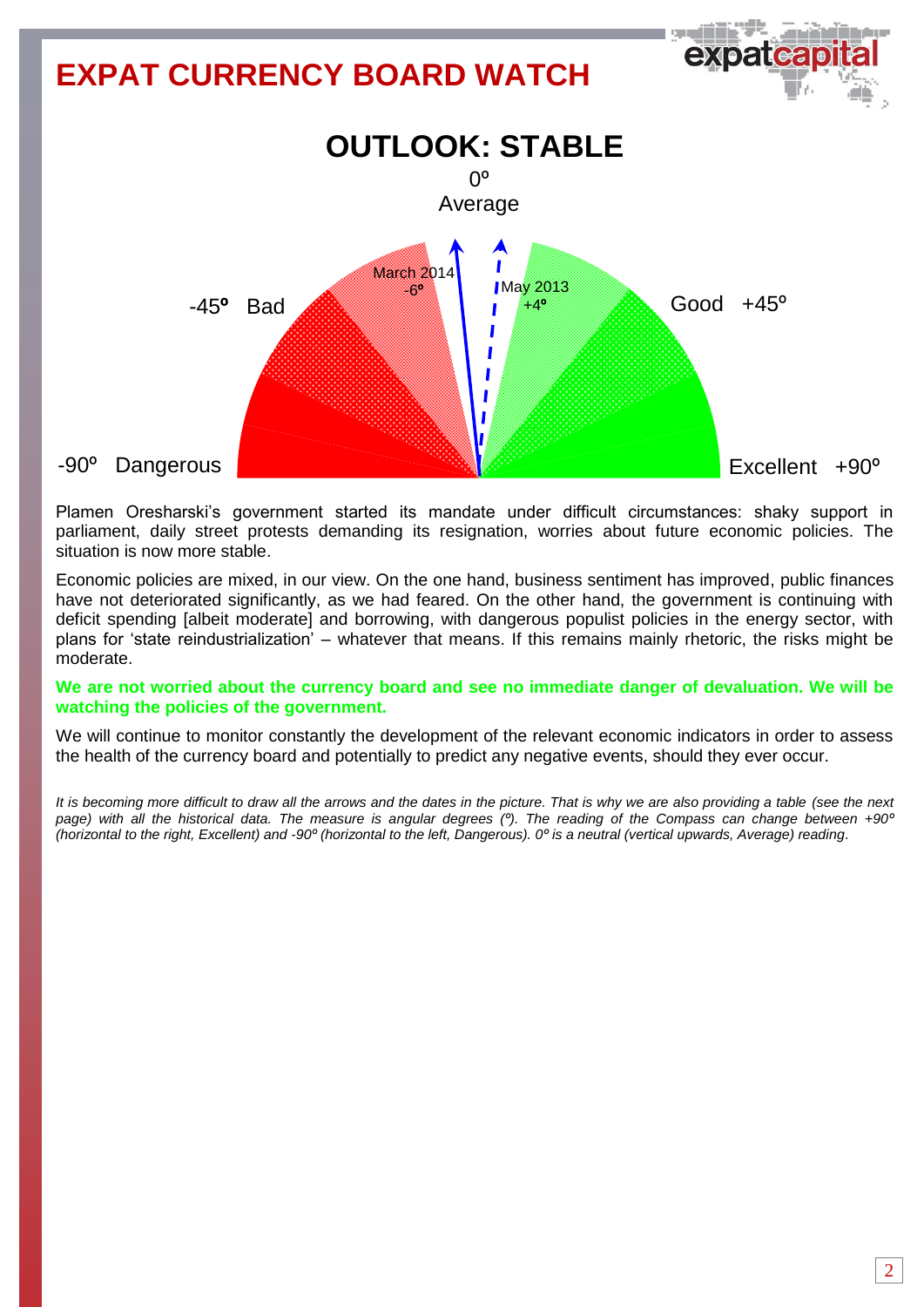|          |                                                              |               | <b>TALL</b><br>a ya                                                   |  |  |
|----------|--------------------------------------------------------------|---------------|-----------------------------------------------------------------------|--|--|
| Date     | <b>Reading of the</b><br><b>Compass (Angular</b><br>Degrees) | Change        | <b>Comment</b>                                                        |  |  |
| 2005     | $+64^{\circ}$                                                |               | Currency board very stable                                            |  |  |
| 2008     | $+44^{\circ}$                                                | $-20^\circ$   | Deterioration due to current account concerns                         |  |  |
| Jan 2010 | $+20^{\circ}$                                                | $-24^{\circ}$ | Deterioration due to budget and recession concerns                    |  |  |
| Mar 2010 | $+9°$                                                        | $-11^{\circ}$ | Deterioration due to budget and reforms concerns                      |  |  |
| Jun 2010 | $0^{\circ}$                                                  | -9°           | Deterioration due to budget and reforms concerns                      |  |  |
| Oct 2010 | $+4^{\circ}$                                                 | $+4^\circ$    | Improvement due to exports growth                                     |  |  |
| Feb 2011 | $+8^\circ$                                                   | $+4^\circ$    | Improvement in many economic indicators                               |  |  |
| May 2011 | $+10^{\circ}$                                                | $+2^{\circ}$  | Smaller concerns about the budget                                     |  |  |
| Aug 2011 | $+12^{\circ}$                                                | $+2^{\circ}$  | Small budget and trade deficits                                       |  |  |
| Dec 2011 | $+14^{\circ}$                                                | $+2^{\circ}$  | Conservative 2012 budget, some pension measures                       |  |  |
| Feb 2012 | $+20^\circ$                                                  | $+6^{\circ}$  | Troubles in the Eurozone; good 2012 budget                            |  |  |
| May 2012 | $-5^\circ$                                                   | $-25^\circ$   | Fiscal reserves falling sharply. Intentions to spend the Silver Fund  |  |  |
| Nov 2012 | $+5^\circ$                                                   | $+10^{\circ}$ | Successful Eurobond; good budget; Silver Fund forgotten               |  |  |
| Jan 2013 | $+15^{\circ}$                                                | $+10^{\circ}$ | Almost balanced 2012 budget                                           |  |  |
| Feb 2013 | $0^{\circ}$                                                  | $-15^{\circ}$ | Government resigns; fiscal reserves depleted; pre-election populism   |  |  |
| May 2013 | $+4^{\circ}$                                                 | $+4^\circ$    | Good caretaker government; no street protests; rising fiscal reserves |  |  |
| Jul 2013 | $-10o$<br><b>NOT PUBLISHED</b>                               | $-14^{\circ}$ | Unstable government; increased 2013 budget deficit; populism          |  |  |
| Nov 2013 | <b>NOT PUBLISHED</b><br>$-8^{\circ}$                         | $+2^{\circ}$  | More stable government; better public finances                        |  |  |
| Mar 2014 | $-6^{\circ}$                                                 | $+2^{\circ}$  | Stable government; better public finances; watch the energy sector    |  |  |

÷

expatcar

r yn diffic

**De die stan** 

How to assess the stability of the currency board and to predict any danger of devaluation? We suggest the following check-list of 16 questions and provide our answers:

| <b>ISSUE</b>                                                                                                                                                                                                                                      | <b>OLD</b>       | <b>NEW</b>       | <b>COMMENTS</b>                                                                                   |
|---------------------------------------------------------------------------------------------------------------------------------------------------------------------------------------------------------------------------------------------------|------------------|------------------|---------------------------------------------------------------------------------------------------|
| <b>I. Political issues</b><br>1. Does the government support the currency board?<br>2. Does the Central Bank support the currency board?<br>3. Do the European institutions (EC, ECB)<br>support Bulgaria in joining the ERM II and the Eurozone? | $+ +$<br>$+ + +$ | $+ +$<br>$+ + +$ | Major parties support it<br>Yes, absolutely<br>Not much                                           |
| II. Budget and debt<br>4. Budget balance<br>5. Budget spending<br>6. Government debt<br>7. Foreign liabilities of the private sector<br>8. Fiscal reserves                                                                                        | $+ +$            |                  | Deficit risks for 2014<br>Moderate, rising<br>Very low, rising<br>High, falling<br>Improved a bit |
| III. Economic cycle related issues<br>9. GDP growth<br>10. Inflation<br>11. Unemployment<br>12. Strength of the banking system                                                                                                                    | $+ +$<br>٠       |                  | Just above zero<br>Very low, deflation<br>Average, rising<br>Average                              |
| <b>IV. External balances</b><br>13. Current account deficit, trade deficit<br>14. Foreign direct investment<br>15. Revenues from international tourism<br>16. Foreign exchange reserves                                                           | ++<br>+++        | --<br>++<br>+++  | Stable<br>Low<br>Good<br>High                                                                     |

Legend: **Good** Bad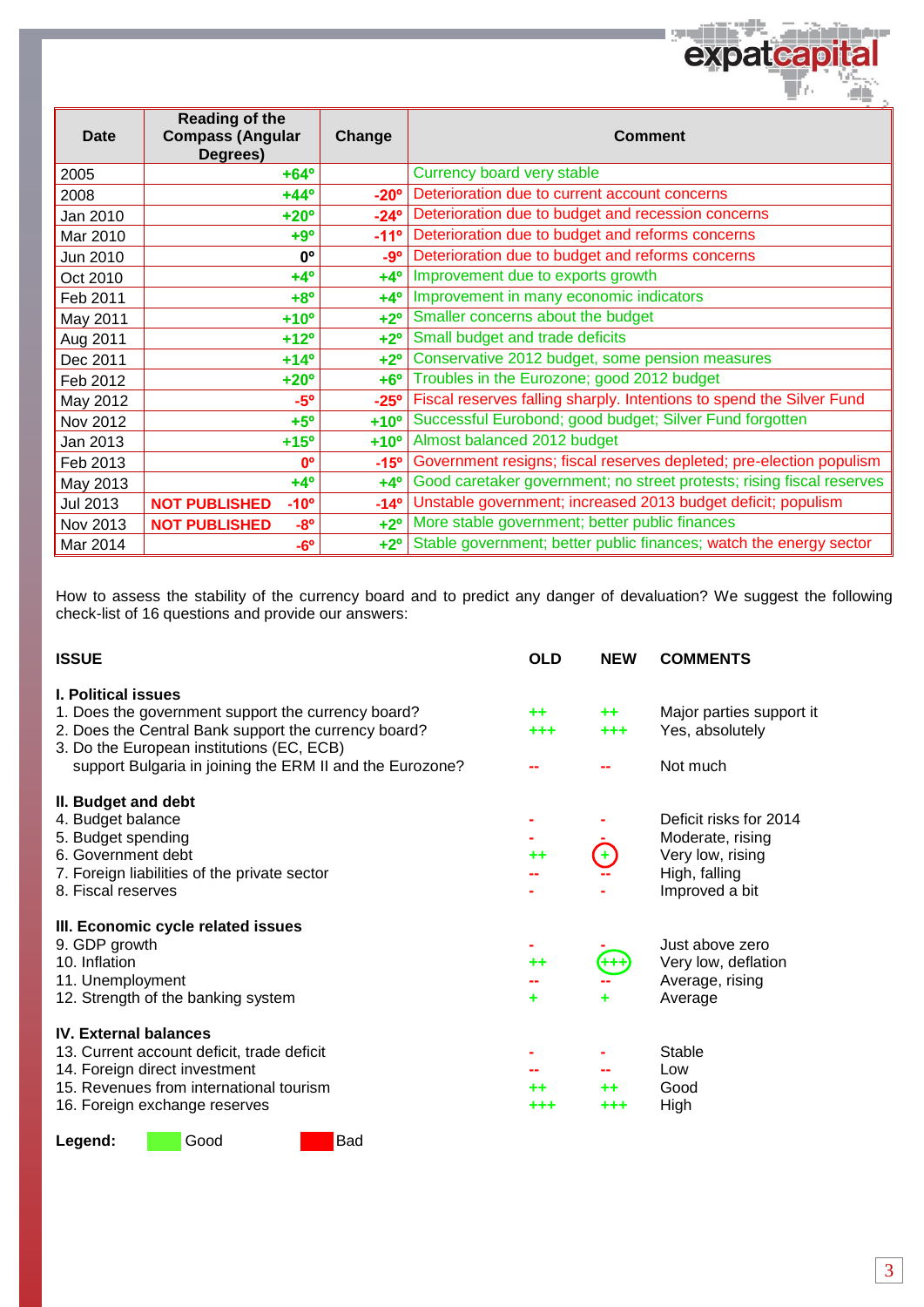# **INDICATORS, 2014**



### **І) Budget Surplus/Deficit, % GDP, 2014**



#### **III) Government Debt, % GDP, 2014, Year-End**



**V) Inflation, %, 2014, Year-End**



**ІІ) Budget Spending, % GDP, 2014**



**ІV) Real GDP Growth, %, 2014**



### **VІ) Current Account Deficit, % GDP, 2014**



#### **VII) Unemployment, %, 2014, Year-End**

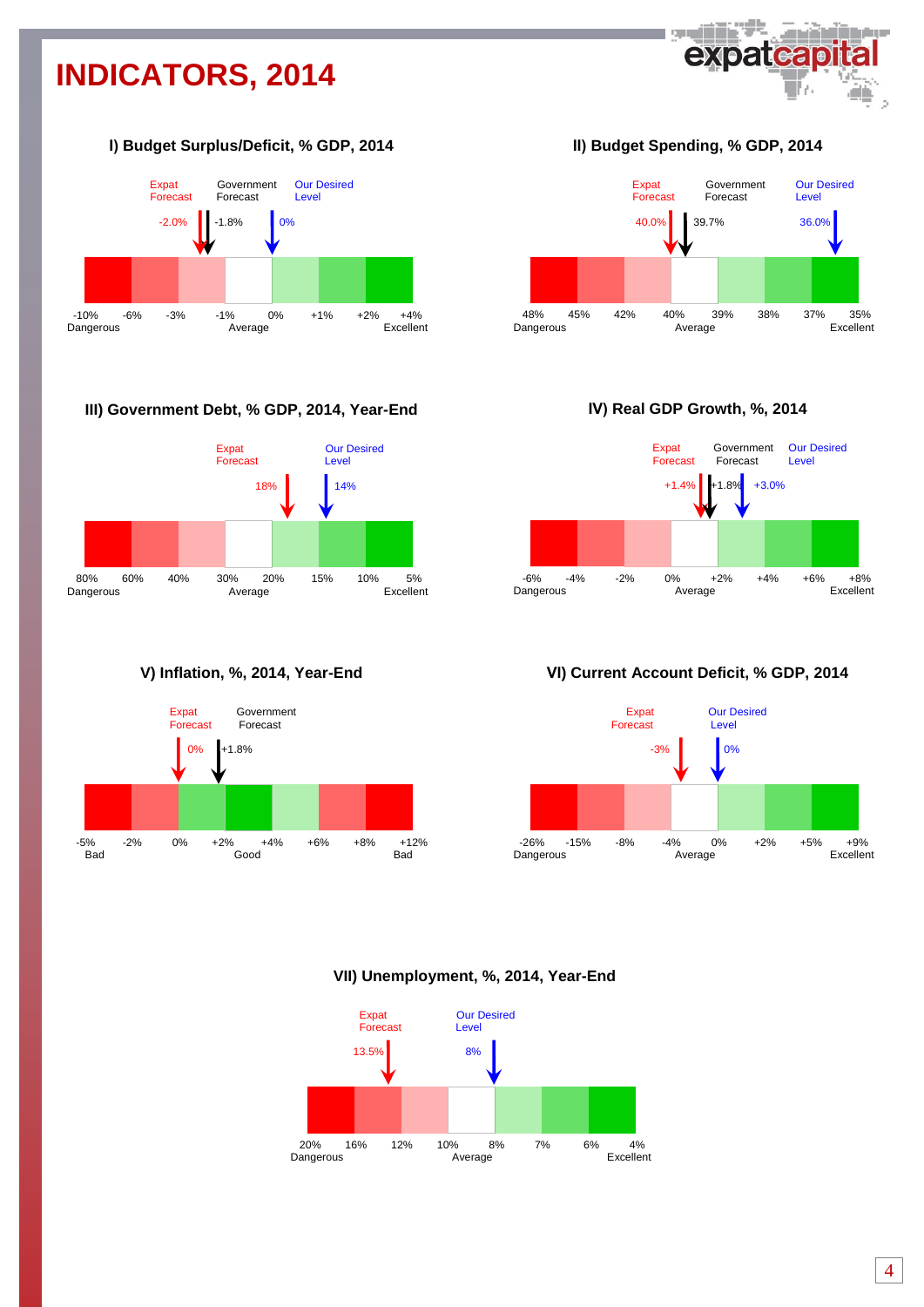

## **AFTERMATH OF THE 2013 CARETAKER GOVERNMENT – DECENT JOB, NO REFORMS**

Again, let us start by restating our intention to avoid expressing political preferences.

In the previous pre-election issue of Expat Compass, we promised to assess the work of the caretaker cabinet as soon as there is a new government. Then, we outlined 3 priorities for Marin Raykov's interim government:

- 1. Calm down the street protests SUCCESSFUL
- 2. Follow a conservative budget policy **SUCCESSFUL**
- 3. Organize fair and transparent parliamentary elections – UNSUCCESSFUL, in our view

#### **1. The tension in the society decreased in the spring of 2013**

In the winter, many observers were worried that the consecutive resignations of heads of agencies, of a deputy prime minister, and of a prime minister were not enough to stop the street protests and to convince the people in the streets to go home.

The caretaker prime minister Marin Raykov and his team managed to bring the country back to normality. The warmer weather and the lower electricity prices (they were lowered by some 8% in the spring) must have helped as well. 1:0 in favour of the government.

#### **2. The budget deficit fell to zero**

Having inherited a surprisingly large deficit of around BGN800m for the first 3 months of the year, the interim cabinet limited the spending. Tax collection improved in the spring as well. As a result, the next government began its mandate with a small budget surplus – a nice start. 2:0 in favour of the government.

#### **3. The elections were not well organized, to say it mildly**

We will not make comments about the behaviour of the different parties. From the organization point of view, our comments are the following:

- For the first time since 1990, a large public scandal broke out as the public prosecution and the national security agency found a large number of ready-to-use election ballots in a printing shop, which should not have been there.
- The government made no comments on the case. We consider this hands-off position inappropriate, as the Council of Ministers itself was responsible for the procurement of those ballots. The comments of Chief Secretary of the Council of Ministers that anyone could print ballots and use them as wallpaper were especially inappropriate. This behaviour strengthened the public impression that there was something wrong with the preparation of the elections.
- Probably for the first time after 1990, the winner of the elections (GERB), as well as some smaller

parties, officially filed an appeal in the Constitutional Court against the election results. From the very beginning, we did not expect the court to declare the results invalid and throw the country into an ever bigger mess. The Court confirmed the results, but the bitter feeling will stay.

 The organization of the post-election night at the National Palace of Culture was also far from good. First of all, there was no representative of the government there at all – strange. Second, the representatives of some marginal parties took over the presidium and the microphones and spoke on all TV channels for a long time, uninvited. All this left the impression that the country had no government.

Thus, our score is 2:1.

#### **Still, the overall impression about the government was rather positive**

In the previous issue of Expat Compass, our expectations for the actual work of the interim cabinet were set quite low. Thus, as long as nothing went especially wrong, which it did not, we would be happy. We also mentioned the old joke, "Feed the animals and do not touch anything".

#### **The audit of the energy sector can be useful for the future**

One of the few things which the government did and were worth remembering, was the presentation of the report of the World Bank. The bottom line was that the energy sector needs deep reforms, and the annual deficit in the sector has a magnitude of BGN1bn.

The findings in the report can be used as a good basis by the new minister and his team. However, we are skeptical that a left-wing government will make the necessary steps to reform the sector. They would involve, among other things, a series of increases in the electricity prices. However, Borisov's government unexpectedly fell precisely due to the protests against the high electricity prices. This looks like a vicious circle.

Well, someone has to be very brave to cut the Gordian knot, but this is not our prediction. Rather, keeping the status-quo is likely. See the analysis on page 11.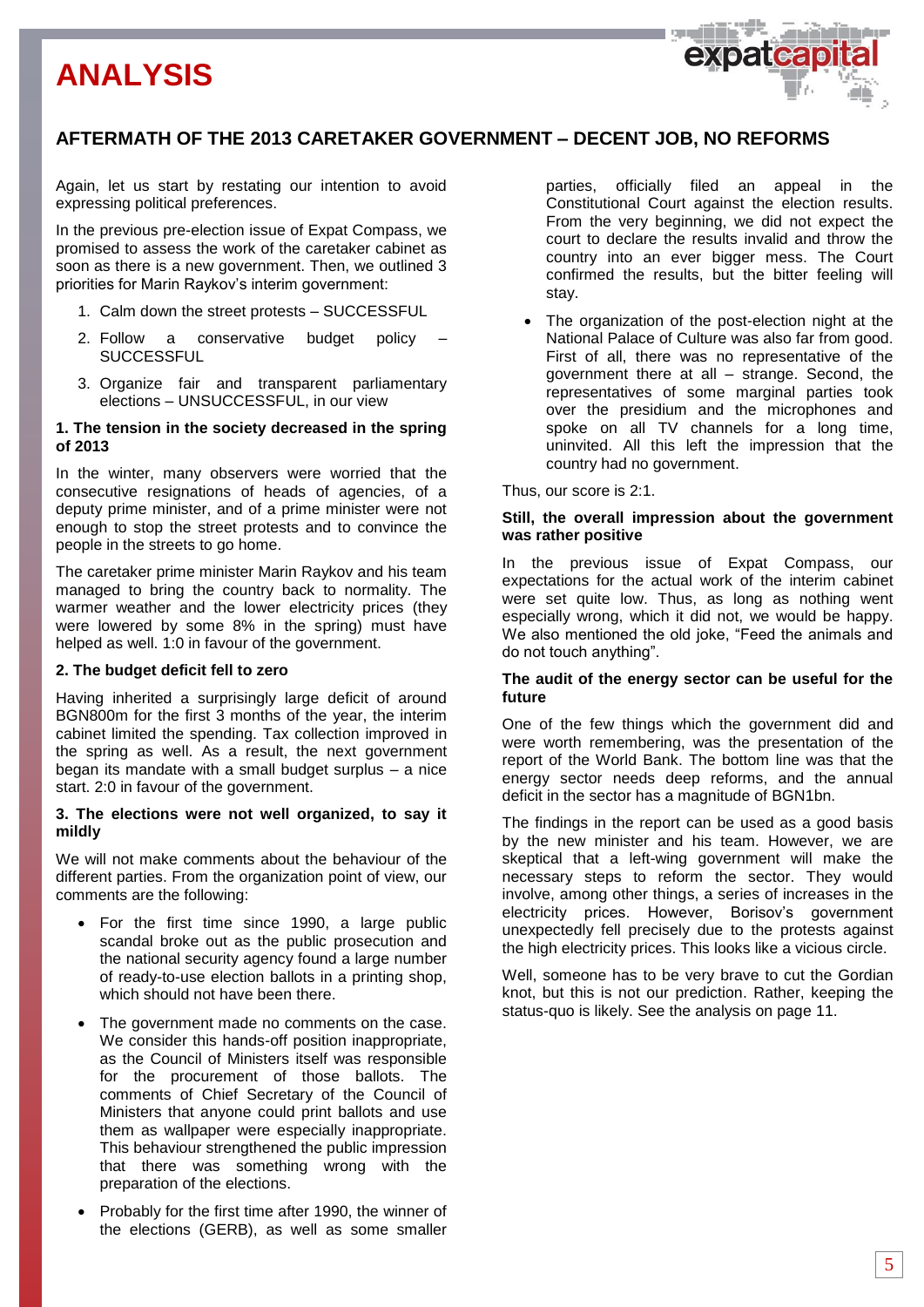

#### **The reforms or measures which did not happen – expectedly and unfortunately**

**1. The privatization deal for BDZ Freight Services** (half of the state railway company) was postponed for 10 July 2013 – so that the new cabinet can stop it, which it did. We would have supported a privatization deal in April-May 2013, but did not expect that anyone would be brave and decisive enough to do it. It is a pity – a missed opportunity.

#### **2. No progress in the renewable energy sector**

The next several years are likely to be a mess. The future will be a combination of large losses for the investors and banks, legal disputes, and policy swings.

#### **3. No clarity about the fairness of the electricity bills for December and January**

We would still like the population to know whether there was any large-scale fraud with the electricity bills in the winter. Apparently, no one else wants to know.

#### **4. Our suggestion to the caretaker government that the Sofia Airport should be cleaned up were not heard**

We have made the same suggestion to the new team at the transport ministry. We expect results, or the lack thereof.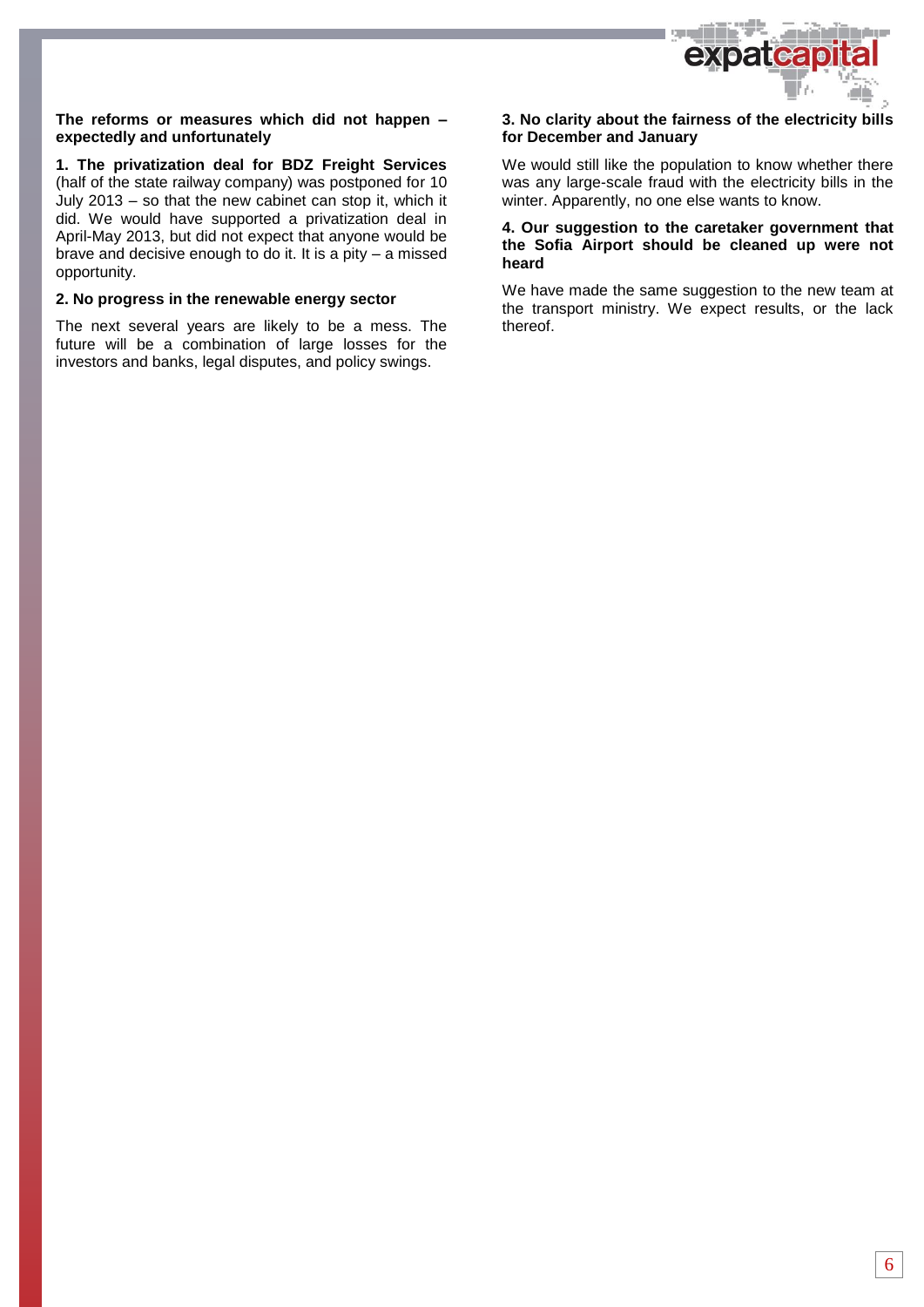

# **HOW WELL DID WE PREDICT THE 2013 ELECTION RESULTS?**

In the previous issue, we made our own forecasts for the election results and for the composition of the future government. They turned out to be partially true. Here are our conclusions:

#### **1. We were wrong that a 5th party would enter the parliament**

We expected the "Bulgaria of the Citizens" lead by Meglena Kuneva to enter the parliament with a 5% share of the votes. However, the party ranked  $6<sup>th</sup>$  with a 3.25% result. Their absence actually deprived GERB, the winners, of the opportunity to possibly form a government.

#### **2. We predicted correctly the ranking of the first 4 parties**

The parties ranked as follows: GERB (97 MPs), BSP (84), DPS (36), Ataka (23).

GERB actually got +4 MPs more than our prediction, DPS +2. BSP has -1 less than we thought, and Ataka -5. The bottom line is – GERB surprised us on the upside, and Ataka on the downside.

#### **3. Our Scenario 1 for a new government did NOT materialize**

As you can see in our previous  $13<sup>th</sup>$  issue of Expat Compass, our first scenario was a GERB-led [possibly minority] government. This could have happened if:

 either GERB or Ataka got just one more seat, so that together they had at least 121 out of 240 – certainly, it is not clear whether Ataka would have supported GERB at all, but we think the answer might have been Yes

 or 'Bulgaria of the Citizens' entered the parliament

So, for the first time since 1989, the largest party in the Bulgarian parliament could not take part in a government.

#### **4. Our Scenario 2 for a new government DID materialize**

As described in the previous  $13<sup>th</sup>$  issue of Expat Compass, we considered a BSP-DPS government possible. Certainly, no one could have predicted a hung parliament with 120:120 seats for the two more likely coalitions.

Thus, a government was formed by BSP and DPS, with the so-called 'logistic' support of Ataka. Ataka's group votes against the government in the parliament, but is physically present there. If Ataka had followed GERB's example to boycott the parliament, it would have been impossible to form a government, and the National Assembly would have been unable to work at all.

# **THE ISSUES WHICH WE ARE NOT PLANNING TO ANALYZE**

With apologies to our respected audience, we are planning to continue with our style of not expressing political and party preferences. Thus, we are not intending to mention:

- the behaviour of the parties inside and outside the parliament
- the quality of the individual appointments made by the new majority
- the daily protests against the government, as well as the counter-protests in favour of the government
- the potential creation of a new right-wing political formation, as well as of other parties

These issues are very well covered by all national media, as well by some international publications.

Instead, we will continue analyzing economic policies and other important economic issues.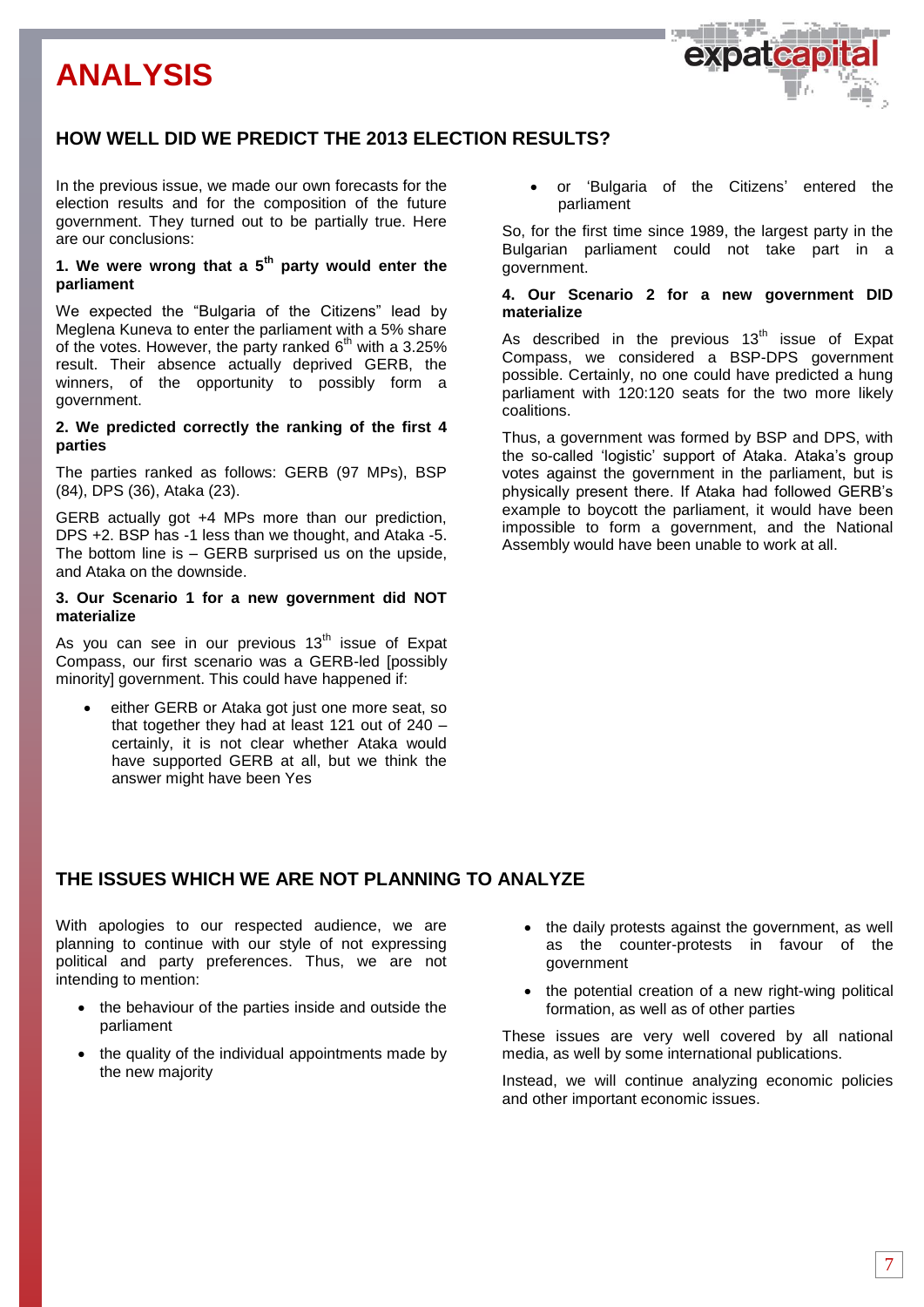

## **SOME ENCOURAGING IDEAS OF THE NEW GOVERNMENT**

Let us start with our conclusion that the political problems and turmoil in the country have not been so much a result of the actions of the new cabinet, but rather a consequence of the behaviour of the political parties.

#### **Oresharski is a good expert. Whether he is a visionary will have to be seen**

In the last issue of Expat Compass, we said positive words about Plamen Oresharski in his capacity as the Socialist nominee for prime minister. Today, we continue to believe that:

- Prime Minister Oresharski would not make any extreme moves such as large-scale nationalizations, major tax hikes, excessive budget spending, and large budget deficits
- the currency board will stay until Bulgaria joins the Eurozone – not soon, in our view
- there might be some pro-business policies as well, such as: fewer regulatory regimes, lower administrative fees, and a smaller public administration

#### **The quality of the government's team is above our [low] expectations**

Most people would argue that the quality of the people in the new government is bad, pointing out a few controversial appointments which were then reversed. A deeper analysis, however, might show that:

- The 'quality' of the ministers is actually better than that of some governments in the past.
- A large proportion of the government members, including all 3 deputy prime ministers, are not people directly related to the 2 coalition partners. Many of them, including the prime minister, have a clear right-wing and reformist background.
- Unlike any other time in the past 23 years, every single appointment is very critically looked at by the opposition and the public. This refers to positions as low as deputy regional governors. In the past, few people would have even noticed who some deputy ministers were.

So, the real problem should not be that the cabinet members are incompetent or incapable.

#### **There are some positive intentions expressed by the government. Implementation is uncertain, however**

We would outline the following new policies of the new cabinet, which we would support:

#### **1. Reduction in the size of the state administration**

In the past, we repeatedly expressed our skepticism that the previous government reduced the administration by up to 10%, as they often claimed. We never saw any convincing numbers. As it now turns out, that same government apparently increased the size of the public administration by some 10,000 people in 2012. [Why a](http://en.wikipedia.org/wiki/D%C3%A9j%C3%A0_vu)re we not surprised?

Oresharski has started his mandate with the positive intention of reducing the number of employees in the administration. We would welcome any achievement in this direction. Some of the ministries have already started this process.

In addition, the 2014 budget envisions a 10% reduction in the administration. However, we are moderately skeptical that these numbers will materialize fully.

#### **2. Simplification and removal of regulatory regimes**

Every previous government started its mandate with the same rhetoric, but only one of them actually achieved something: 177 regimes were abolished or simplified in 2002-2004. Almost none since.

The new government has expressed its intention to make a breakthrough in this area. We would support any such moves. Some regimes have been simplified already. We will keep you informed in the future.

#### **3. More transparent public procurement**

Some suggestions about how to achieve this have been made by Deputy Prime Minister Daniela Bobeva. However, we expect that most of the efforts will be directed towards relatively unimportant issues in the Public Procurement Law, which will not improve transparency at all.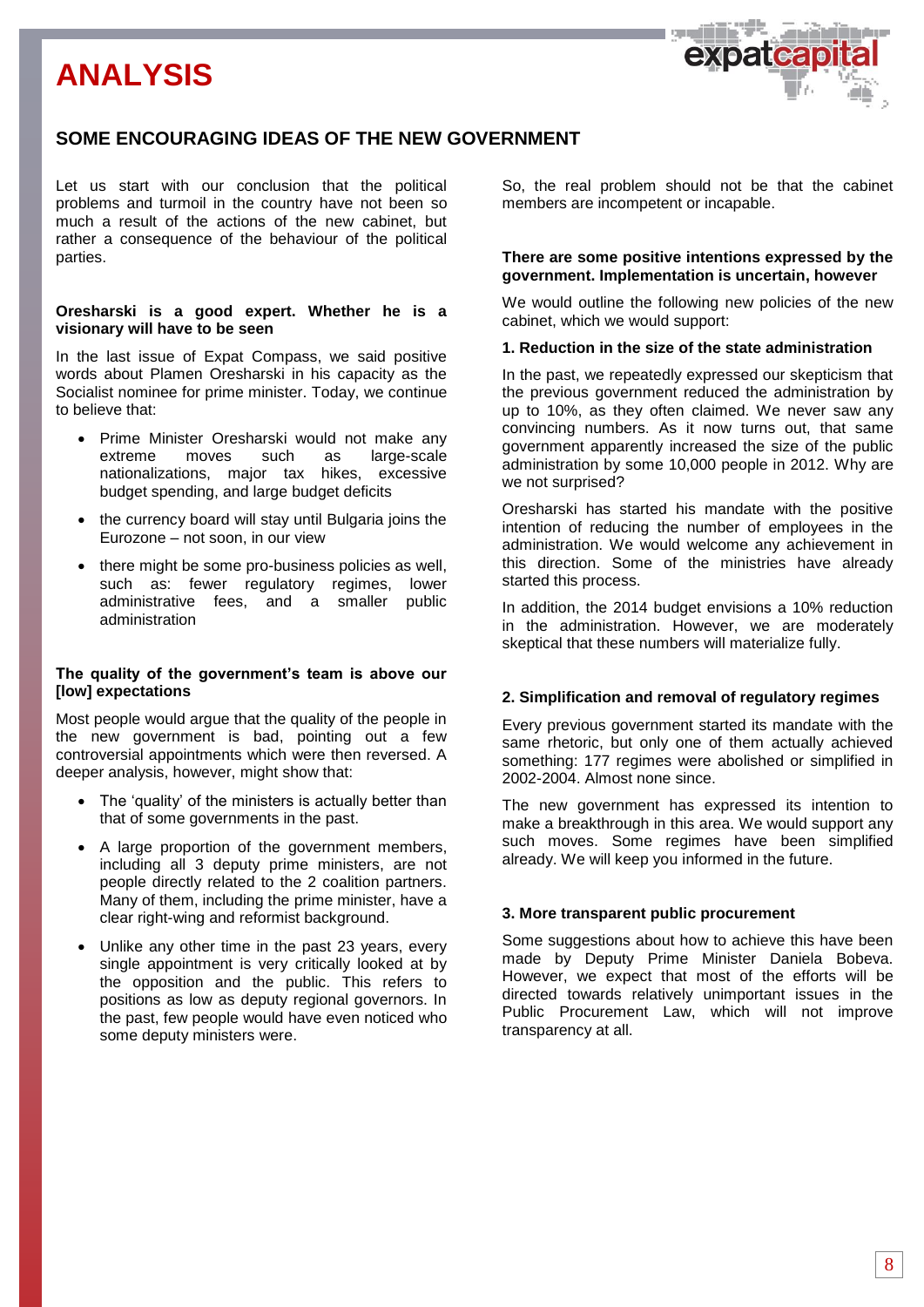### **SOME DISCOURAGING AND NON-REFORMIST POLICIES OF THE NEW GOVERNMENT**

For the first nine months of the cabinet's mandate, we would point out the following [economic] policies which we do not support:

#### **1. The 2013 budget was amended – unnecessarily, in our view**

Let us remind you that the caretaker government left office with a budget surplus for January-May. Remarkable.

In such a situation, the new cabinet should have said 'thank you' and should have finished the year with the existing budget which envisioned a -1.3% deficit. We think this would have been important for 2 reasons:

- Economically, there was no need to amend the budget. The 2013 budget was the largest in the country's history – in both nominal and real terms. We would have preferred to see efforts for improving tax collection and for cutting spending, if necessary. The c. BGN1bn planned deficit would have provided enough room for maneuvering in H2 2013.
- The second reason is even more important. Strategically, it would be important for the country to show that there is continuity between governments in election years. From 1997 to 2009, three very different consecutive governments never amended the budgets. Bulgaria's economic situation in 2013 is not worse than in the period of 1997-2000. Incomes and the nominal GDP are many times higher today, to start with. Then, Borisov's government amended the budget twice within a short period of time – at the end of 2009 and the beginning of 2010. This set a bad precedent, which we disapproved of in our very first issues of Expat Compass. Now Oresharski did the same in 2013, which has made amending the predecessors' budgets a tradition. Later, someone else will amend this cabinet's budget, and so on.

Instead of saying 'thank you' to the caretaker government for the budget surplus it left, Oresharski started his mandate with the statement that 'the situation has never been this bad before'. While we acknowledge the numerous problems of the Eurozone and the world during the last several years, we strongly disagree that Bulgaria has never been worse before. Bulgaria was in a terrible economic crisis in 1996-1997. But Oresharski should know that very well as he was a respected deputy minister of finance in Kostov's government in 1997-2001, as well as a successful minister of finance in 2005-2009.

#### **How was the 2013 budget amended?**

The new finance minister Petar Chobanov increased the budget deficit from -1.3% to -2.0%. The actual year-end deficit was lower at -1.8% – good. No big deal, most people from Athens to Dublin and from Washington to Tokyo would agree. The difference of below 1% of GDP really looks academic compared to what is going on around the world. Mathematically, we would not disagree.

expateap

However, economically and strategically, we think the opposite. In all the 14 issues of Expat Compass so far, we have repeated our support for balanced budget policies for the following reasons:

- We have seen no evidence in the last decade that budget deficits have increased growth in the world or in any individual country.
- On the contrary, we have seen that the enormous budget deficits in dozens of countries have piled up astronomical amounts of public debt, have made countries go bankrupt (Greece), suffer a lot (Latvia), destroy the banking system (Cyprus), fall into deep recession (Spain, Italy, Portugal), weaken their global strategic position (the US).
- We have expressed our admiration for Merkel's Germany. That country has been one of the very few pillars of normality and economic stability lately. Have balanced budgets made Germany weaker? Certainly not, and rather the opposite.

#### **The widening deficit has had a negative signaling effect**

Investors, analysts, and business are likely to be worried about the following:

- Is this the last budget amendment, or is this only the beginning of a new spending trend?
- Will direct taxes be also raised in the future in order to finance the new higher expenses? *We have always favoured the current low direct tax rates, and would painfully oppose any change thereof.*
- Will the government forget its pre-election promises to improve tax collection and fight the massive smuggling of cigarettes, fuel, etc.? So far, we have noticed no major improvements.
- Will Bulgaria forget its status of a very-low-publicdebt country?
- Will people forget that there is a word 'surplus' in the Bulgarian language? Bulgaria ran very high budget surpluses during all years when Oresharski was finance minister.
- Will interest rates and risk premium rise?
- Will Bulgaria's good credit rating be downgraded in the future?
- Is there hope for any reforms at all?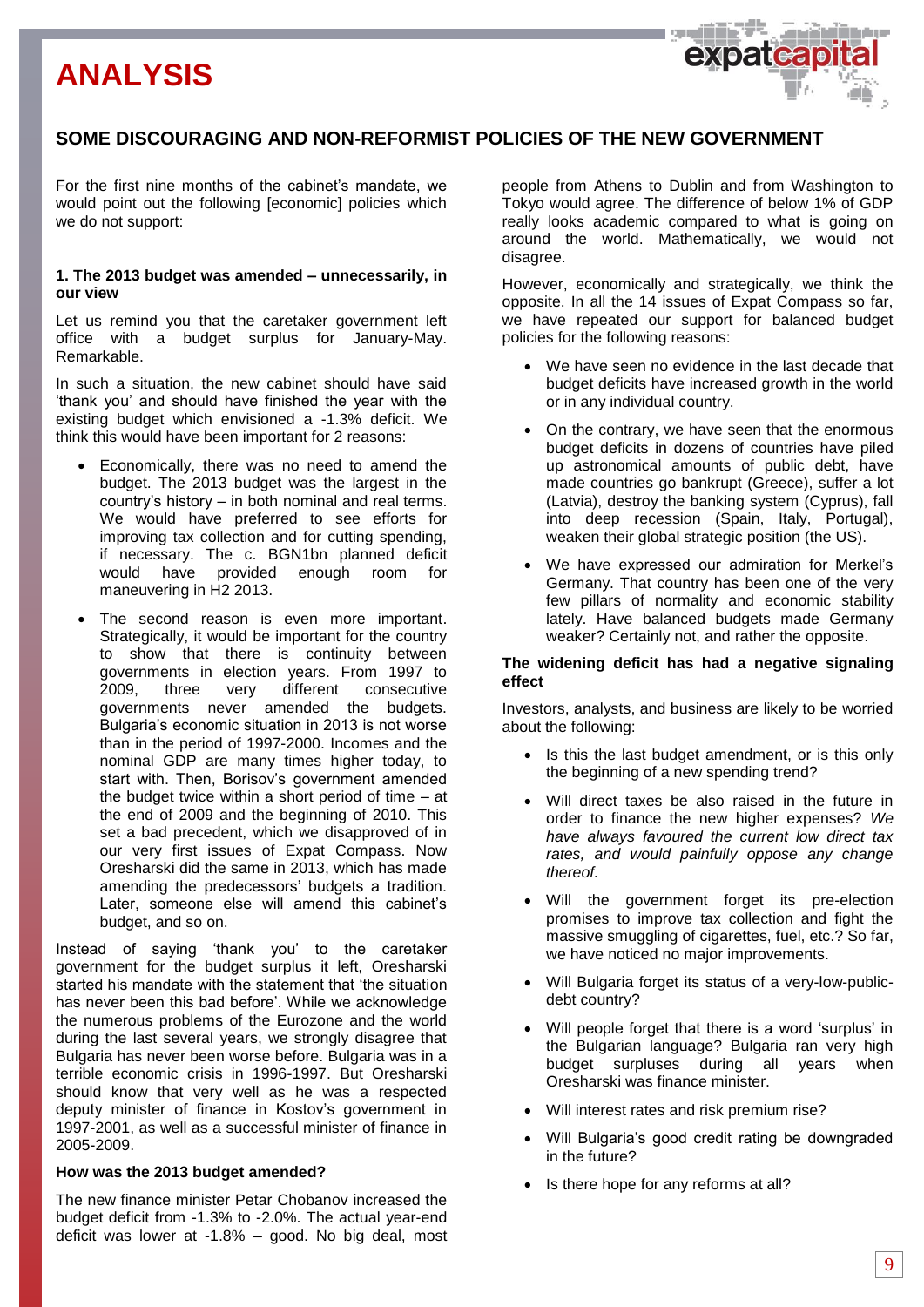

#### **2. What privatization?**

It should come as no surprise that leftist governments are not about privatization. First of all, the deal for BDZ Freight Services (the more attractive half of the state railways) was stopped in June. Second, the new economy minister said that his mission would be to 'save' the Maritsa-East Mines (coal) and VMZ Sopot (a large defense manufacturer) from privatization. Thus, we could easily place our bets on zero privatization deals during this government's term.

Disappointing to us, but our expectations have not been high anyway. Let us hope at least that no one would actually start nationalizations. Needless to say, we believe that the governments are not good at running companies at all, and that all state-owned firms should be privatized. In another century, may be.

#### **3. Nationalizations are the new trend. Awful and dangerous**

Under the motto of 'reindustrialization', the economy ministry is planning 2 real nationalizations of troubled private companies – Chimco (a fertilizers manufacturer in the town of Vratsa) and Remotex (a supplier of the East-Maritsa Mines).

Whatever the arguments, we have deep distrust in the government's ability to run industrial companies successfully. We favour the private sector. We are afraid that the final result of these exercises will be enormous losses for the taxpayer and benefits for some private entities – definitely close to the political class.

#### **4. Pouring money instead of reforms**

From day one, the new cabinet has faced urgent problems to solve. One of them was the situation at the above-mentioned VMZ Sopot which was ready to declare bankruptcy. We would have preferred to see an effort to sell the company. Instead, the government poured some BGN27.5m to temporarily pay the salaries. But what next? Taxpayers should prepare for the next 27.5 million soon.

The state railways would probably require over BGN100m. The energy sector – a billion. Annually.

#### **4. The energy sector – cut prices first, ask questions about bankruptcies later**

Populism is likely to dominate the energy sector in future years. After Borisov's government fell in early 2013, household electricity prices were reduced by 8%. In the summer, an additional 5% decrease followed.

The above-mentioned World Bank report has stated that the annual deficit in the electricity sector (mostly stateowned) is about 1 billion levs. This has to come from somewhere:

- either from consumers but Borisov's cabinet resigned after protests triggered by the high electricity bills,
- or from generation companies, from electricity transmission companies, from renewable energy producers, from coal mines – but all of them are in a bad financial shape already,
- or from the state budget but it is already in a deficit, too.

The problem seems to have no positive mathematical solution.

The government has chosen to do the following:

- reduce the household prices by 5% as a starting point – this would widen the deficit further
- promise even higher coal prices to the miners this would also widen the losses of the generation companies
- create a 2-tier price structure whereby smaller consumers (i.e. probably poorer families) would pay a reduced price for electricity – we see this new policy as neither a major problem, nor a major solution, but energy experts and the regulatory body seem to disapprove
- eliminate some of the massive abuses in the sector – GOOD, if really implemented
- abolish the transmission fee which has destroyed exports in the last year – GOOD

We admit the economic and energy ministry is facing a difficult task. However, we do not think the correct longterm solution would be to make all the companies in the sector suffer enormous additional losses in order to provide cheaper energy to the households. A better policy would be to set the price where it should be – following the economic logic. Then, the government could support certain social groups, but not all consumers.

#### **5. The pension reform has been stopped**

#### We disapprove.

Borisov's government started a modest change in the pension system (we do not think it would qualify for the word 'reform') by increasing the retirement age by 4 months every year. However, the new government stopped this automatic mechanism. Expected. This, however, would deepen the structural problems within the pension system. We are skeptical that anything would improve during this government's term.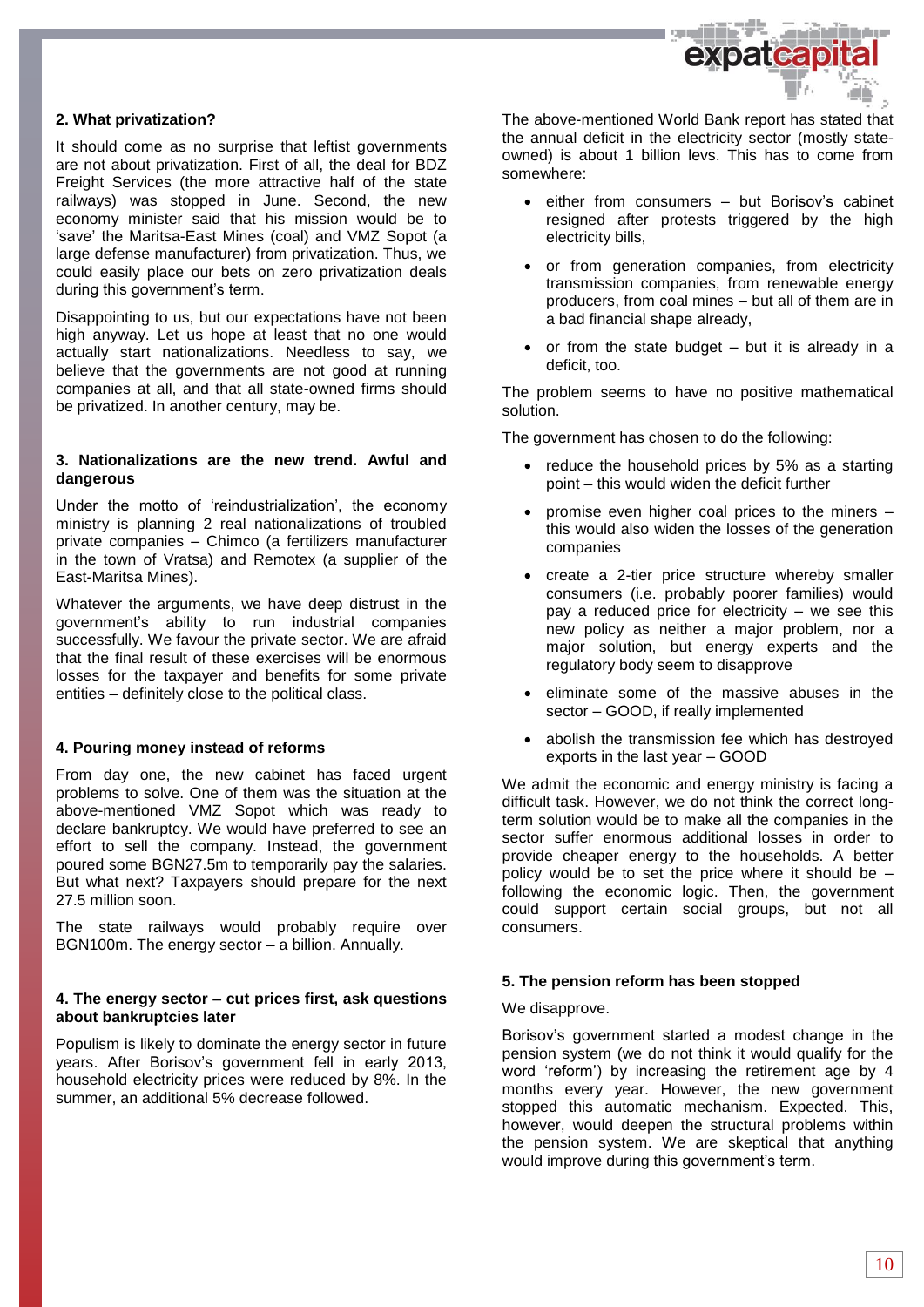

## **THE ENERGY SECTOR – POPULISM, CHAOS, AND FINANCIAL DISTRESS**

Over the last 12 months, the energy sector and electricity prices have been a major political issue. Here are our brief comments.

#### **1. The high electricity bills toppled Borisov's government**

The mass protests in early 2013 were triggered by the wide-spread perception that the December-2012 and January-2013 electricity bills were either deliberately overstated or very high anyway. The protests surprisingly led to the resignation of Boyko Borisov's cabinet and to early parliamentary elections.

#### **2. No one has answered the question whether the bills were overstated or not**

We have repeatedly urged the Energy Ministry to analyze the situation and clarify which answer is true:

- A. The bills for electricity and central heating were not fraudulently overstated. The population's perceptions thereof were due to other technical reasons such as:
	- the possibly colder weather compared to previous years
	- the fact that the annual bills were adjusted and equalized for the whole year in December
	- the actual December billing period might have been longer than 31 days due to the holiday period around Christmas and New Year
	- the prices of electricity and central heating had been increased steeply in 2012, and the alltime-high bills came in the colder months of December and January

#### AND/OR

B. The electricity distribution and the central heating companies engaged in wide-spread cheating and fraudulently overstated the bills of some customers.

As of today, we believe that Answer A is definitely correct, but we have no reasons to exclude Answer B completely. For example, at the height of the crisis, one of the electricity distribution companies admitted that some 1.3% of the bills were 'wrong', whatever that meant. We would like to know whether the 1.3% is not 51.3%, and how even one bill can be wrong, not talking about tens of thousands. Wrong by how much? How were they corrected? Will this happen again? Has anyone been fined or punished?

The lack of any explanation is disappointing. It seems that the politicians do not care, and the public has forgotten the issue. For now.

#### **3. Electricity prices have been decreased instead of increased**

The policymakers have responded in a populist way. We are not experts on energy pricing, but we had expected additional price increases of, say, another +10%, or more. Instead, the electricity prices for the population have been reduced, Hungarian-style, on 3 occasions for the last 10 months – in March and August 2013, and in January 2014. The decrease differs for the 3 regions of the country, but our assessment is for an average cumulative price reduction of -13%. Thus, a price gap of some 26% has opened. For the time being, the population seems content.

#### **4. The energy sector is accumulating losses. Fast**

Anecdotal evidence suggests that the cumulative losses of the electricity sector are some BGN1bn per year, c. 1.2% of GDP. This is an enormous number, which brings us to several conclusions:

- A. the current situation is financially unsustainable
- B. the future outcome will be:
	- the companies in the sector will go bankrupt within a couple of years *and/or*
	- electricity prices will have to be raised by 20- 30% – the sooner, the better, *and/or*
	- the budget will have to subsidize the sector at the expense of an ever-larger budget deficit.

#### **5. The renewable energy sector is a mess**

This issue deserves a separate article or a whole book. Here, we present our summarized opinion. In our view, the governments' policies for the last 5 years have been deeply flawed:

- Developing renewable energy has been in line with EU's goal that each country should generate 20% of its electricity from clean sources (water, wind, solar) by the year 2020. Within just a few years, Bulgaria has clearly made significant progress by installing a lot of new capacity, especially solar. On the one hand, fast progress has been good news as it is not nice to always lag behind the leading countries in all sectors.
- With hindsight, however, a wiser policy would have been to wait for 5 years for 3 reasons: a) to see what the other countries would do and what mistakes and policy swings they would make; b) to wait for the industry to mature so that the prices of solar panels and wind propellers go down sharply; c) a country does not need a whole decade to fulfill the 20% goal. 3 years could be completely enough. These could have been 2017-2019.

Bulgaria acted too fast and too chaotically. Thus, it got the worst of all worlds: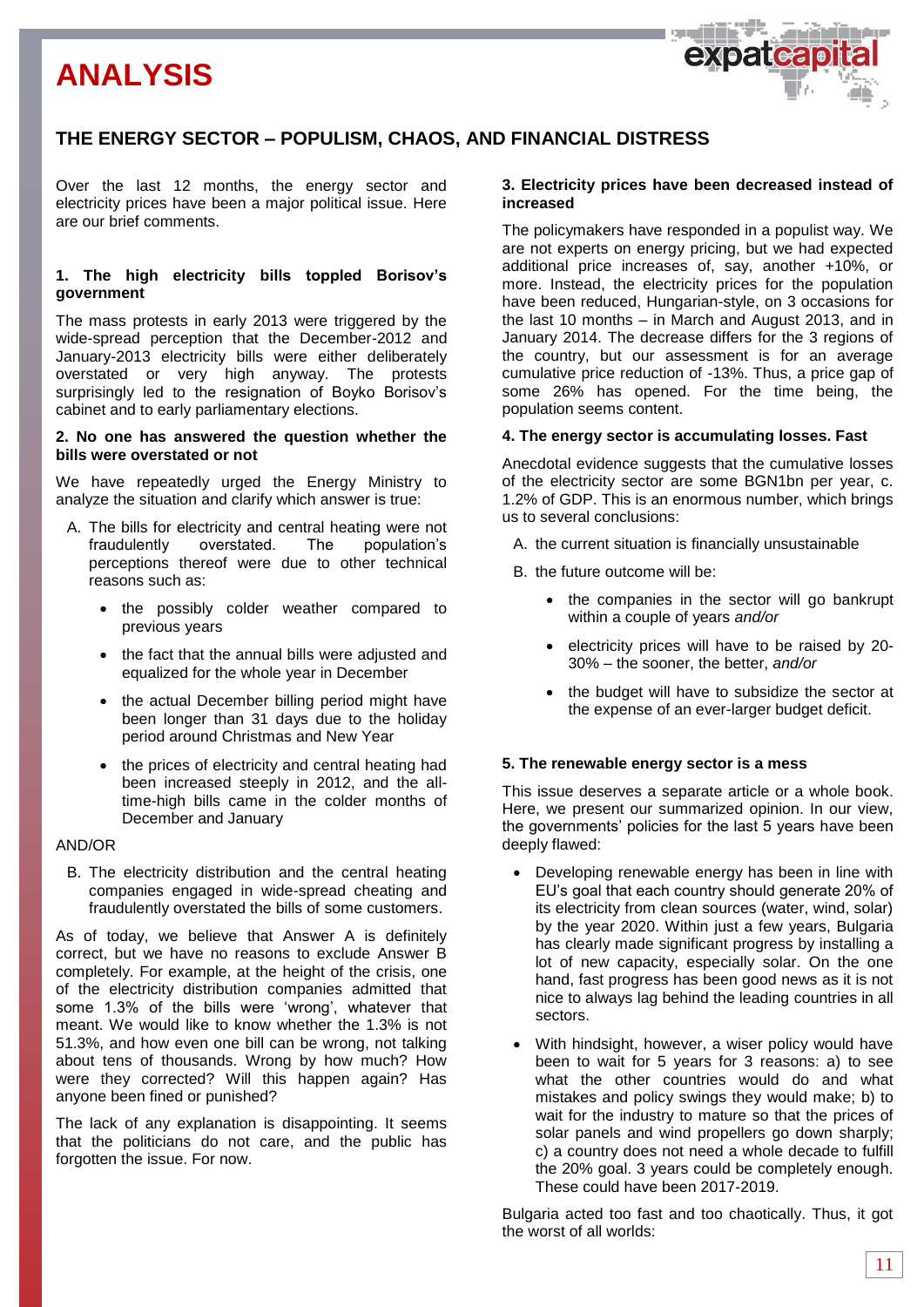

- Installing capacity too early has meant that the investment per MW has been too large due to the high initial prices of solar panels and wind propellers.
- As a consequence, the buy-out price per MW from wind and solar, which the government has committed to, has been too high.
- This high buy-out price has strongly pushed up the weighted average price for households and for businesses.
- Due to the bad economic crisis after 2009, people's purchasing power is low. Thus, paying high energy bills is tough. As many people said during the 2013 winter protests, not energy prices are too high, but salaries are too low.
- Bulgaria's policies did not include any quantitative quotas, auctions, or any other form of planning for the total renewable generation capacity. Instead, the state, through the theoretically independent (but not in reality) energy regulator, set the annual buyout prices at a high level every year, and left the numerous investors install as much capacity as they wanted.
- It is widely believed that some people at the state energy companies and the people above them developed a successful 'business' of approving and connecting the new capacity to the national grid.

The results are: excess capacity; sharply rising electricity prices which the public does not want or is not able to pay.

The policy response has been belated and indecisive:

- The government has decided to renege on its promises for purchasing the electricity from renewable sources at the high fixed prices for 25 years. This has led to the unpleasant conclusion that the government does not honour its contracts.
- The latest measure has been to introduce a special 20% fee on the revenues. Its constitutionality is questionable, so the Constitutional Court might turn it down. In such a case, the government is expected to look for other ways to tax the sector.
- The sector is highly leveraged, and has become financially unsustainable. On the one hand, developers and equity investors have suffered a lot. On the other hand, the banks (usually Bulgarian) might lose tens or hundreds of millions of euro, too.
- A number of lawsuits have followed and are likely to continue.

Our conclusions:

1) Although many people around us were investing massively in renewable energy, 4 years ago our company made a conscious decision to pass on this opportunity.

Other people's arguments were that 'this business is like buying a government bond'. We begged to differ. We said that we did not want to trust that national governments and Brussels would pay excessive prices for energy for a long period of 25 years. Voilà.

- 2) There is no easy way out of the current mess. The government should either:
	- Honour its contracts and pay very high electricity prices to renewable energy producers at the expense of a) very high prices for the consumers, or b) very large subsidies from the budget, *or*
	- Find a way to punish the renewable energy investors, and pass the gains to the consumers for populist political reasons. This, however, would hurt investors dramatically, would hurt banks, would prevent future private sector investment in the energy sector, would hurt foreign direct investment in the country in general.

#### **6. There has been more populism in the energy sector**

Let us give 3 examples:

- 1) The minister has promised to 'save the state-owned Maritsa-East coal mines from privatisation'. As you know, we favour the policy of privatisation instead of running a state-owned communistic economy.
- 2) The minister has increased the prices of local coal in order to increase additionally the salaries of the miners and avoid protests. The miners are some of the most highly paid workers in the country.
- 3) The minister has stated: 'Miners are dearer to me than the renewable energy sector'. This does not sound like 21<sup>st</sup> century and like market economy to us. How about the environment?

#### **7. Conclusions**

- 1) The energy sector is being run in a populist way  $$ no privatisations, lower-than-necessary electricity prices, higher-than-necessary coal prices.
- 2) The policies towards the renewable sector are discriminatory and would lead to bankruptcies and lawsuits.
- 3) The level of transparency in the state-owned sector has always been low, to say it mildly.
- 4) The future of the 2 nuclear power plants (Belene and the  $7<sup>th</sup>$  reactor at Kozloduy) is messy and unclear.
- 5) The future of the Southern Stream gas pipeline is similarly unclear.
- 6) We expect difficult years and cases of financial distress in the near future.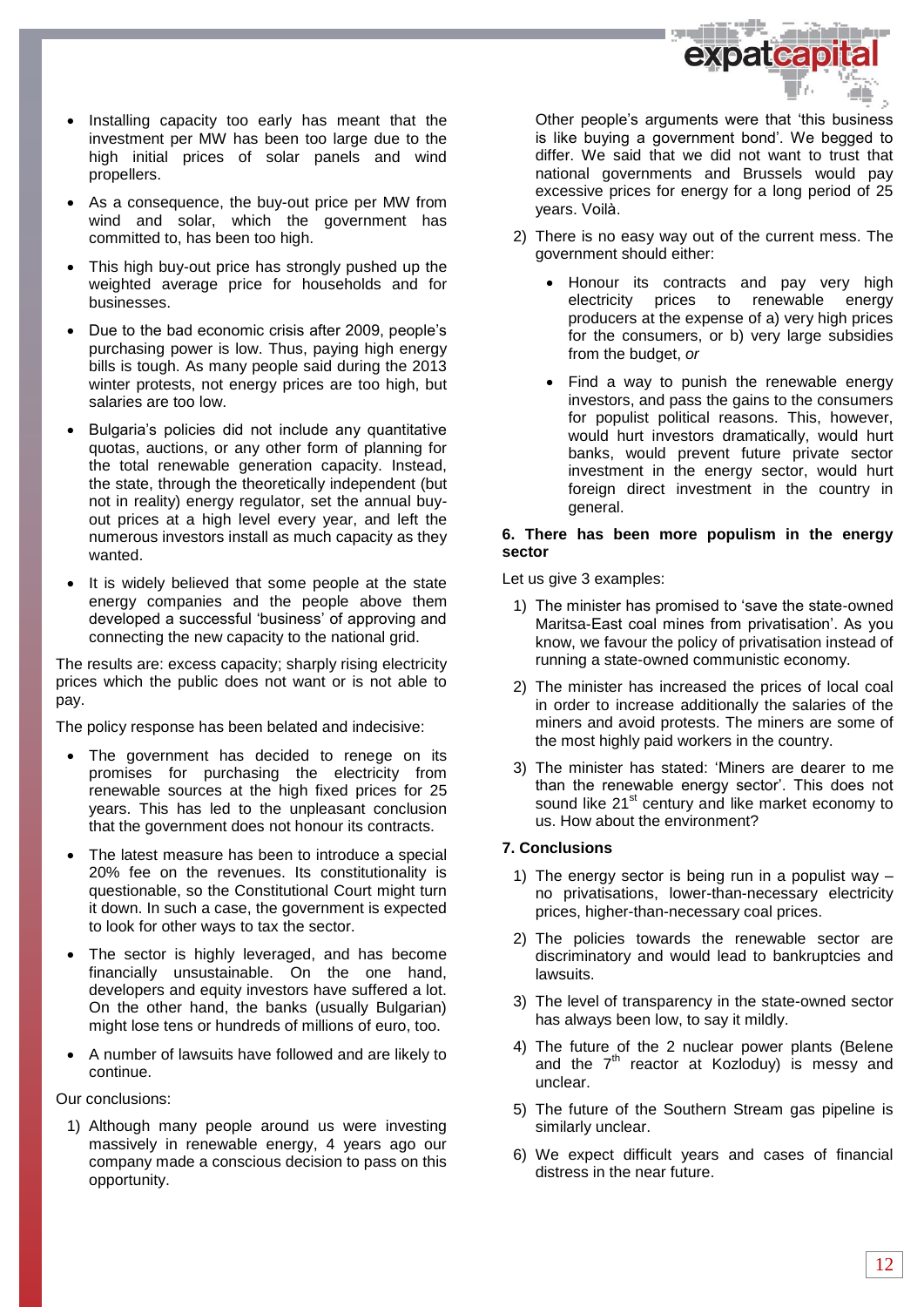

### **THE \$9 TRILLION SALE** ECONOMIST MAGAZINE, JAN 2014

Imagine you were heavily in debt, owned a large portfolio of equities and under-used property and were having trouble cutting your spending – much like most Western governments. Wouldn't you think of offloading some of your assets? Politicians push privatisation at different times for different reasons. In Britain in the 1980s, Margaret Thatcher used it to curb the power of the unions. Eastern European countries employed it later to dismantle command economies. Today, with public indebtedness at its highest peacetime level in advanced economies, the main rationale is to raise cash.

Taxpayers might think that the best family silver has already been sold, but plenty is still in the cupboard. State-owned enterprises in OECD countries are worth around USD2trillion. Then there are minority stakes in companies, plus USD2trillion or so in utilities and other assets held by local governments. But the real treasures are 'non-financial' assets – buildings, land, subsoil resources – which the IMF believes are worth threequarters of GDP on average in rich economies: USD35trillion across the OECD.

Some of these assets could not or should not be sold. What price the Louvre, the Parthenon or Yellowstone National Park? Murky government accounting makes it impossible to know what portion of the total such treasures make up. But it is clear that the overall list includes thousands of marketable holdings with little or no heritage value.

America's federal government owns nearly 1m buildings (of which 45,000 were found to be unneeded or underused in a 2011 audit) and about a fifth of the country's land area, beneath which lie vast reserves of oil, gas and other minerals. America's 'fracking' revolution has so far been almost entirely on private land. The Greek state's largest stock of unrealised value lies in its more than 80,000 non-heritage buildings and plots of land. With only one holiday home for every 100 in Spain, Greece should be able to tempt developers and other investors at the right price. Analysts at PwC reckon Sweden has marketable state-owned property worth USD100-120bn. If that is typical of the OECD, its governments are sitting on saleable land and buildings worth up to USD9trillion – equivalent to almost a fifth of their combined gross debt.

#### **Get on with it**

Governments seem strangely reluctant to exploit these revenue-raising opportunities. That is partly because privatisation always faces opposition. Particular sensitivities surround land, as Ronald Reagan discovered when his plan to sell swathes of America's West were shot down by a coalition of greens and ranchers who enjoyed grazing rights, and as the British government found in 2010 when environmentalists scuppered its attempt to sell Forestry Commission land.

In recent years the big transactions, apart from reprivatisations of rescued banks, have mostly taken place in emerging markets. Activity is starting to pick up in Europe: the British government sold Royal Mail last year, and is setting a good example both in transparency over its land and property holdings and in its readiness to sell them. But, overall, caution rules. Italy, for example, carries a public-debt burden of 132% of GDP, yet its privatisation plans are timid – even though the state has proportionately more to sell than most other rich countries, with corporate stakes worth perhaps USD225bn and non-financial assets worth as much as USD1.6trillion. Now that markets have regained their composure, it is time to be bolder.

There are ways of encouraging sales. Data collection on public property is shockingly poor. It is patchy even in Scandinavia, where governments pride themselves on their openness. Governments need to get a better idea of what they hold. Effective land registries, giving certainty to title, are essential: Greece's registry remains a mess. Too many governments use a flaky form of 'cash basis' accounting that obscures the costs of holding property. Too few produce proper balancesheets. Better beancounting would make it easier to ascertain what might be better off in private hands.

Governments also need to sweat whatever remains in state hands. There is no single model for managing public assets, but any successful strategy would include setting private-sector-style financial benchmarks, replacing cronies with experienced managers and shielding them from political interference. Not only is this good in itself, but it can also lead naturally to privatisation. That was the case in Sweden a decade ago, when creating a professionally managed holding company for state assets revealed many to be non-core, leading to a selling splurge by a left-leaning government.

#### **Where are the successors to Thatcher and Reagan?**

Privatisation is no panacea for profligate governments. Selling assets is a one-off that provides only brief respite for those addicted to overspending (though, once sold, assets – from ports to companies – tend to generate far more business). It also has to be weighed against lost revenue if the assets provide an income stream: oil-rich Norway gets a quarter of its government revenue from well-managed state companies. Selling when markets are depressed is generally a bad idea.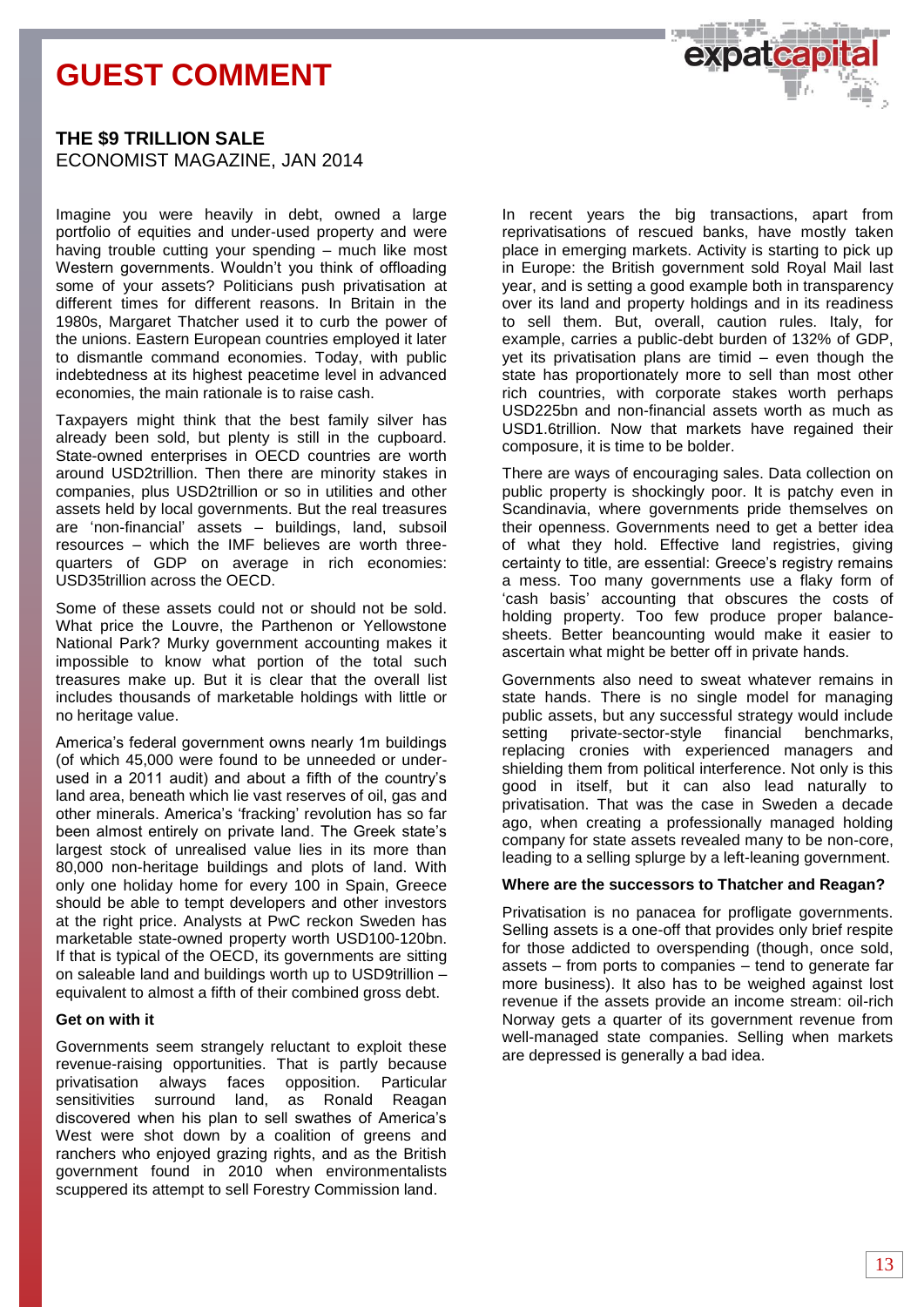

Governments also need to learn from mistakes made in past waves of privatisation. Without robust regulation, sell-offs enrich insiders and lead to backlashes. That happened in Britain (over rail and utilities) and emerging markets (telecoms, banking and more). The Royal Mail sale was a reminder of the political risks: price an asset too high and the deal might flop; price it too low and the taxpayer feels cheated. Nevertheless, for governments that are serious about bringing their spending in line with revenues, privatisation is a useful tool.

It allows governments to cut their debts and improve their credit ratings, thus reducing their outgoings, and it improves the economy's efficiency by boosting competition and by applying private-sector capital and skills to newly privatised assets.

Thatcher and Reagan used privatisation as a tool to transform utilities, telecoms and transport. Their 21stcentury successors need to do the same for buildings, land and resources. Huge value is waiting to be unlocked.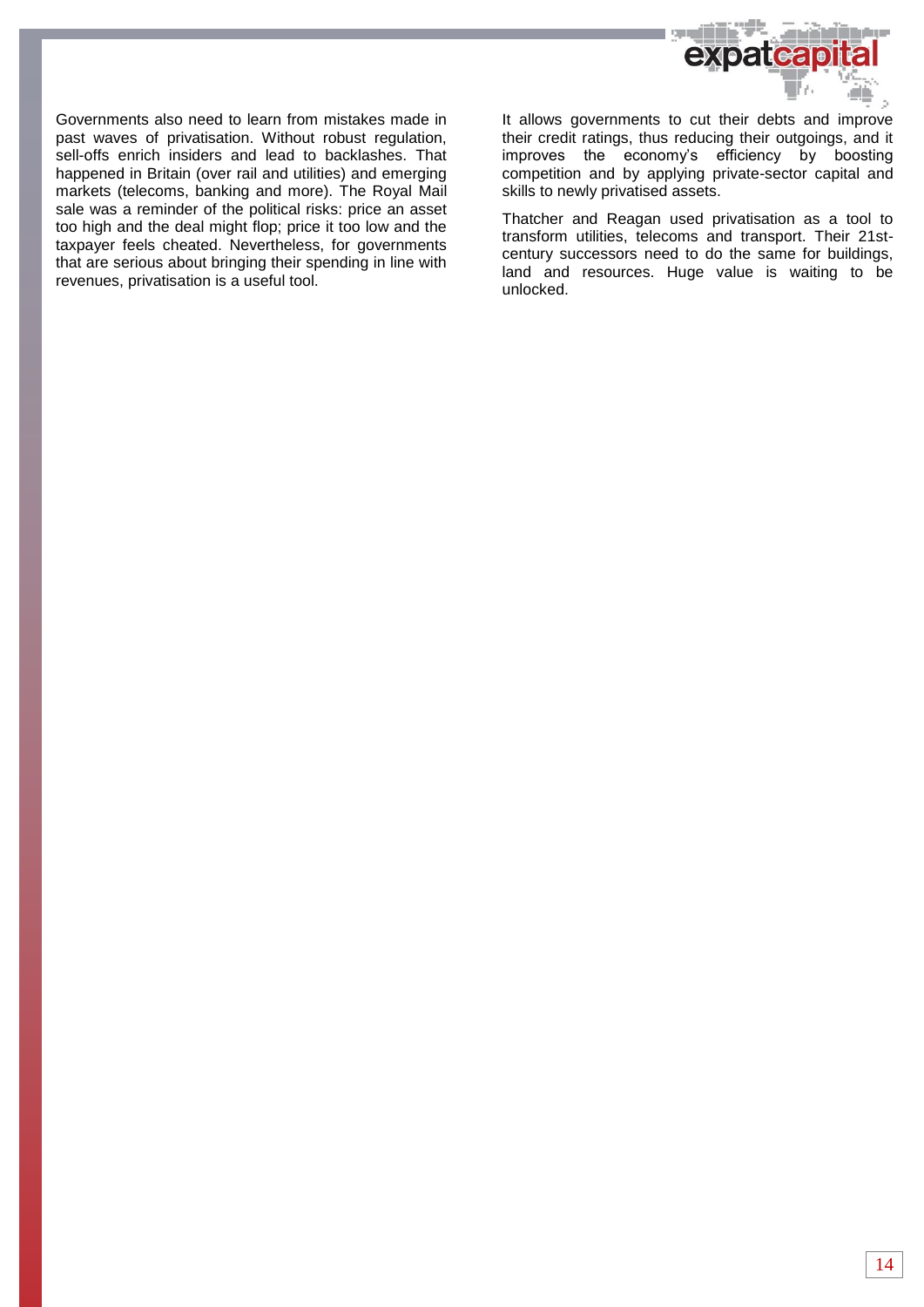

### **FUNNY CRYING ABOUT THE CURRENCY BOARD** BISSER MANOLOV

*Bisser Manolov is a financial consultant. He was Chairman of the Management Board of the Bulgarian Deposit Insurance Fund for two mandates and is now a Board Member. He has been working in the banking sector since 1990. Mr. Manolov was one of the founders of the Bulgarian Dealers' Association and its President in 1998-2002. He is a Member of the Executive Council of the International Association of Deposit Insurers. Bisser Manolov holds a Master's degree in Economics from the University of National and World Economy, Sofia.*

*The article was published in the author's blog – www.bissermanolov.com*

The currency board was adopted in Bulgaria on 10 June 1997. We may definitely say that this is the birth date of a new start in the Bulgarian financial history. For the younger audience, I would like to give the following details. In the period 1990-1997, the inflation in Bulgaria was 210%. After the introduction of the currency board, until 2002 inflation was reduced to bellow 6% on an annual basis. The average decrease of GDP in 1990- 1997 was around 4.6%. After the introduction of the board until 2002, the average annual growth of the economy reached 4.1%.

The above-mentioned numbers are not accidental. The currency board usually becomes a popular topic at a certain period of the year. In one way or another, there are always some known and unknown experts who forecast the 'falling of the board', basing their opinion on rumours that there will be yet another robbery of the nation, while a group of mythological businessmen with an enormous amount of credits have an interest in dissolving the board, so that these credits can be depreciated. Exactly in this manner I was asked which currency should be preferred by the end of the year – the euro or the Bulgarian lev. I asked what the problem was. The answer was that a well-known politician was talking about the 'falling of the board'. I took a moment to think and asked the question: 'Have you ever heard me talking about fire safety?' The answer was: 'No, of course not.'

Yes, we, Bulgarians, are 'professionals' in all matters in striving for breaking the boat, in which we are all together, provided the boat is in the middle of the sea. We make the hole in the middle of the boat and the same time we scream: 'Help, safe us!'

More and more often, I think that in addition to the law for the currency board the parliament should pass a law prohibiting politicians from talking about the board. The result is a typically Bulgarian paradox. With just small exceptions, no macroeconomist with deeper knowledge about the currency board doubts its stability, while political leaders in the most irresponsible way tackle the topic and make stressful forecasts. Well, there is a small nuance between the effective management of public finances and the stability of the currency board, which I will address later. The public space is saturated with populist speeches.



As I have mentioned many times, Bulgarians have no more resistance against pain. Poverty has reached levels unfamiliar in Europe. Exactly the misery all over us has taken away the rationale in the thinking and creates a fertile ground for populism and nationalism. Namely these widely spread tendencies are the deadly foe of democracy. In such a situation panic comes easily. 'The board will fall in three months!' I heard this spell at least 2-3 times in each of the last six years. Well, it has not. In 2014 and in 2015 it will not fall either. You don`t believe that?

Let us make a somewhat more serious analysis of the currency board. In the Bulgarian National Bank there are three departments – Issue Department, Banking Department, and Banking Supervision. Basically, if we speak physically about the currency board, this is the Issue Department. On 17 December 2013, the assets available there amounted to BGN27.8bn. These are the so called currency reserves of the BNB. These funds are invested strictly conservatively as deposits, predominantly in first class national banks in other countries, monetary gold, and government bonds issued by A-rated issuers. In the law on the currency board it is explicitly stated that the assets of the central bank cannot be invested in Bulgarian government bonds. Straightly speaking, the BNB is prohibited by law to lend money to the government. For this reason, we can say that the assets of the currency board are guaranteed in the best way.

What covers theses funds? The liabilities of the Issue Department include the banknotes and coins in circulation, which by 17 December amounted to BGN9.9bn, the minimal required reserves, which by the same date were BGN6.3bn, government money known widely as the fiscal reserves, by the last date being BGN5.0bn, the funds of national enterprises with BNB amounting to BGN1.5bn, and conditionally speaking the money of the bank itself, which totals BGN5.0bn.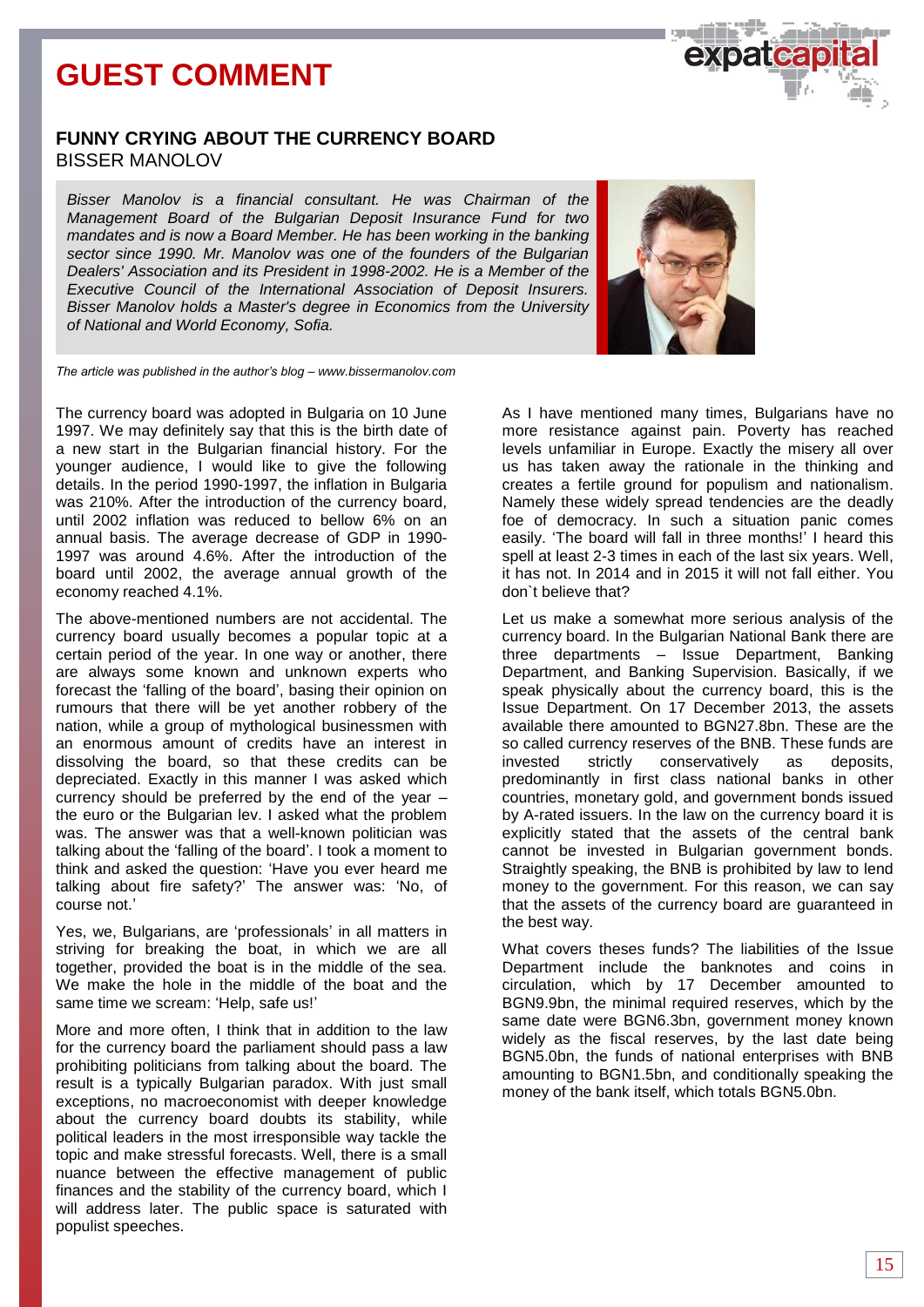

When we speak about 'the fall of the currency board', let the politicians please concretely say what exactly will fall? Maybe it is a matter not of falling, but of disappearing altogether, not of funds, but rather of thinking processes.

As a member of the European family, and in this case speaking about the central bank, it should be mentioned that it has a credit window with the ECB for attracting resources at emergency moments. At the current moment, the BNB has no limits in trading euro with the commercial banks. If we hypothetically assume that someone wants to 'push' the board, this someone needs to have the resources to buy EUR15bn. If some of you knows this someone, you probably know one of the richest persons on the planet. Or if this someone does not have the BGN30mln in cash and needs to borrow it to speculate. The question is where from? The money market in Bulgaria is of a closed type. All Bulgarian levs are in circulation within the country. Obviously, the strategy of 'pushing the board' is absurd.

The illiterate talking about this topic is dangerous and harmful. Certainly, the export oriented companies are not satisfied, nevertheless, what is more important for the country – financial stability, which is one of the main prerequisites for attracting foreign investment, or solely maximizing the efficiency of exporting companies. Put another way – absolutely no one at the moment has interest in 'pushing' the board. This is the shortest way to creating financial and social chaos. Isn't the political chaos enough? Some politicians allow themselves to express unprepared opinions on the topic, and this is worrying. Didn`t I suggest a law against politicians expressing opinion on the topic of the currency board? I bet people will welcome it at 100%.

Bulgaria will walk its way to full membership in the Eurozone with the currency board. I do not doubt that. There are different views on when this should happen. My personal view is that it should happen right away, although we are not fully prepared.

Of course we first need to go through the so called waiting room of the Eurozone. This is a guarantee that regardless of which political party is in power, financial discipline will be a must. Discipline is the missing part to reach prosperity in the country. I mean discipline at all levels. Diogen was resting in the sun in Kranion when Alexander the Great came to him and asked: 'Ask me anything', Diogen responded: 'Don`t cloud my sun.' I hope you get me.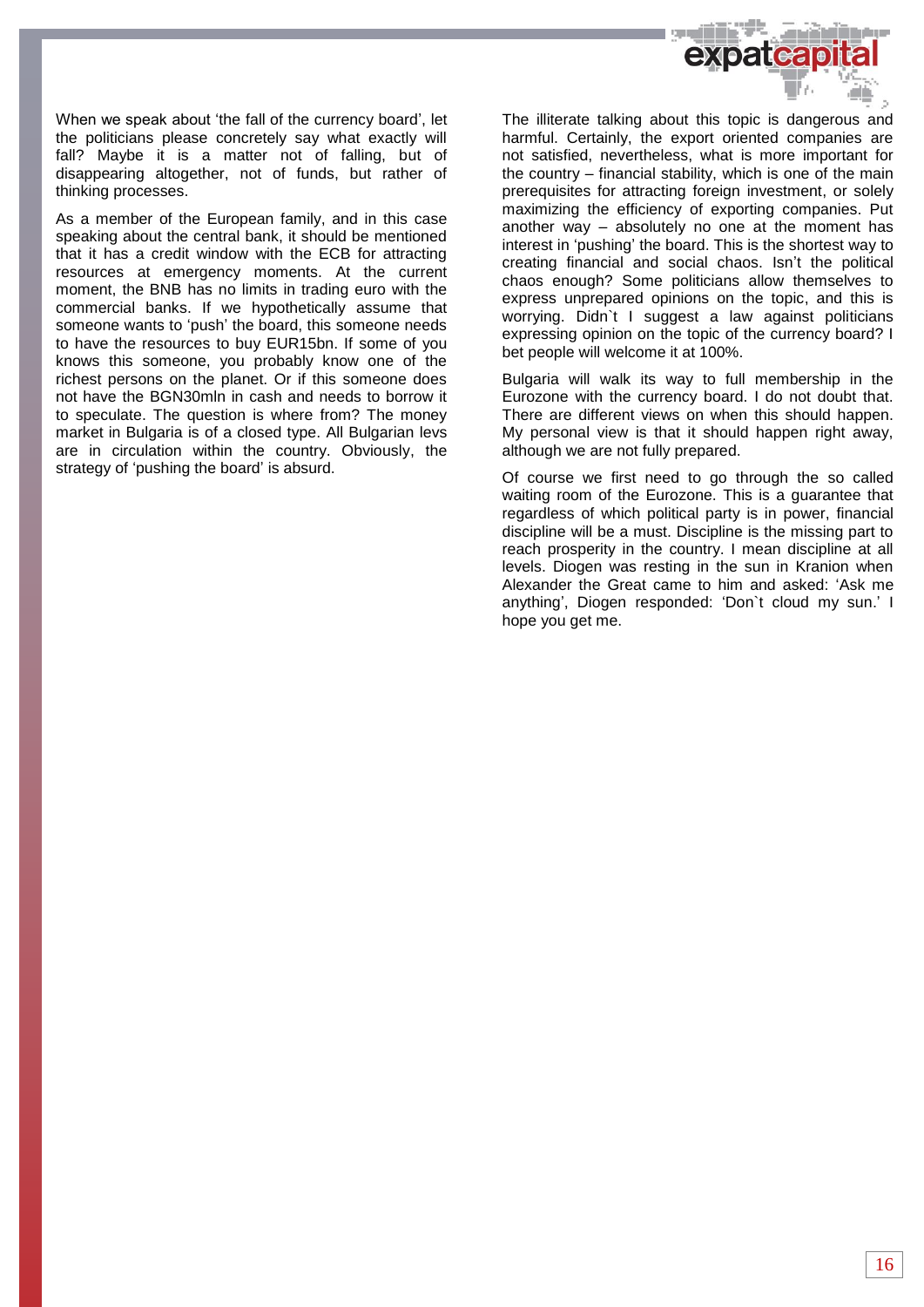### **3 POSITIVE AND 3 NEGATIVE FEATURES OF THE LARGEST BUDGET IN OUR NEW HISTORY** VLADIMIR KAROLEV, CFA

*Vladimir Karolev is a Bulgarian economist with extensive experience in the field of privatisation advisory, mergers and acquisitions, business development, corporate finance. He is managing partner at Balkan Advisory Company. Previously, he worked for KPMG, Europa Capital Management, and the Bulgarian Post Privatisation Fund.* 

*Mr. Karolev has a Master's Degree in Economics from the University of National and World Economy (Sofia), a PhD in Industrial Economics from the University of Chemical Technology and Metallurgy (Sofia), and an MBA from the University of Alberta (Canada).*

*The article was published in Dec 2013 in 24 Chasa Daily*

The budget for 2014 was adopted a week ago. A week after that we already see highly conflicting comments, most of them highly politicised. Supporters of the government say that Budget 2014 is radically different from previous budgets during GERB's mandate and focuses on the economic recovery, while the opposition says the budget will deteriorate the economic environment.

Again as in previous years we hear how the 2014 budget was 'miserable' and how the money was less and less. The truth is that Budget 2014 will be the largest in the history of Bulgaria – the expenses will be over BGN32bn, more by BGN7bn than in 2008, the best year in economic terms for Bulgaria of the XXI century so far. And all budget sectors in 2014 will receive more money than in 2013. This means that everyone gets something.

If you read on the Ministry of Finance's website which the three main messages for the 2013 budget are, you will see that they are three: continuation of the policy of fiscal consolidation, which will ensure the preservation of the macroeconomic and financial stability of the country; prioritizing of the expenses to sectors which promote economic growth; poverty fighting and the protection of the most vulnerable groups of the population. According to me, these three basic messages are preserved again in Budget 2014, but the real question is whether they can be met and whether economic growth should be encouraged through the budget.

As a result of the generous campaign promises and their media messages in the discussions of the budget, the ruling coalition put huge public expectations on Budget 2014 – to stimulate consumption, to restart economic growth, to reindustrialize Bulgaria, to reintroduce the role of the social state (which has not been reduced, so that it should now be reinstated) and so on. Entirely in the spirit of the previous budgets of GERB's mandate, we can be relieved that the many promises made in the media space will not be realized – the main tax rates shall be kept at least till 2016, and the budget will not take more funds from the citizens and businesses (the proportion budget/GDP will be kept). The established best practices in the management of the state debt are retained, although it will be increased for another consecutive year, since the budget is with a planned deficit which is likely to be extended because of lower tax collection than planned.



In connection with the latter, the budget has adequate buffers, especially the BGN5bn planned for capital expenditure, which can be cut, if (when) revenues begin lagging behind. In short, the risk of a sharp left turn is off for now and at least in the near future there are no prospects that politicians will have more of our money.

Again fully in the spirit of the previous budgets of GERB's mandate, the negative sides are connected with the almost complete refusal of reforms, moderately overstated budget revenues, and the harmful accompanying PR. The government said it would not carry out reforms in the coming months – the pension reform under the pressure of the trade unions and the left wing in BSP is frozen, the social reform is at the stage of very good intentions expressed by minister Ademov, healthcare is, as always, nowhere, although in several media appearances minister Andreeva expressed readiness for reforms. The argument is that time is needed to gather the public and political energy for reforms. But the recent history of Bulgaria indicates that it is better to do reforms at the beginning of a term. Because then local elections come, and serious reforms become politically very difficult to be marketable to the electorate which still thinks more about what it can take from the state, instead of focusing on what one can do for himself and his family without aid from the budget.

That is, if we do not do the reforms next year – year and a half, the likelihood that this government will flow with the stream just like the previous one becomes huge.

I think the revenue side of Budget 2014 is moderately overstated. The expected growth in tax revenues of BGN1.5bn (the expectations for revenue growth of excise duty are especially unrealistically ambitious) is unlikely to happen.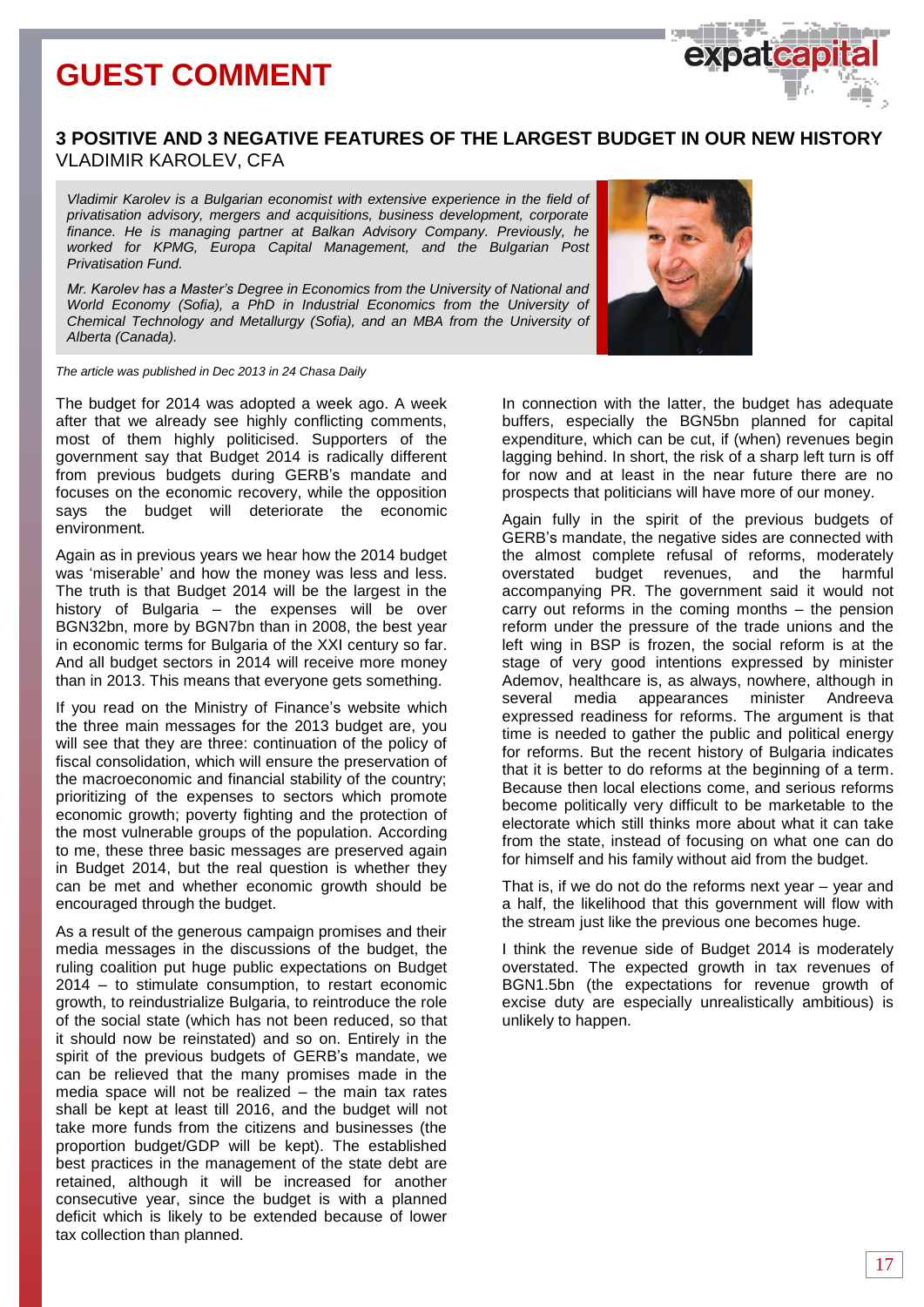

I also expect more of the planned decrease of revenues from income tax after the introduction of, mildly said, the strange way of income tax rebate to a part of the population. Strange because anyone who has a salary of BGN341 to 377 in 2014 will receive less than those who get the minimum wage of BGN340. The political rhetoric about Budget 2014 is particularly harmful.

As it was with Dyankov's budgets, the explanations in public totally disagree with reality. In the past 4 years, the politicians were convincing us that Dyankov was leading a totally restrictive policy, but the reality is that in each year of GERB's mandate the budget expenditures were more than they were in the previous – BGN26.7bn in 2010, BGN26.9bn in 2011, and BGN27.9bn in 2012. And now, politicians assure us that this budget is 'loosening the belt' for the first time, so people could 'breathe', that the government should help the reindustrialization of the country, etc. There are elements of this rhetoric about which it is not certain whether they could turn into a harmful fiscal policy.

Such populist rhetoric now comes from the far-left wing of the Socialist Party and Ataka and gravitates around ideas about renationalization of the privatized EDCs, about organising a referendum on the nationalization of Sofiyska voda, even about starting the bankrupted Kremikovtsi with government money. I hope such populist appeals will be forgotten now, when the adoption of Budget 2014 is a fact. And let them remain in the no-one-can-give-you-what-a-populist-can-promiseyou category.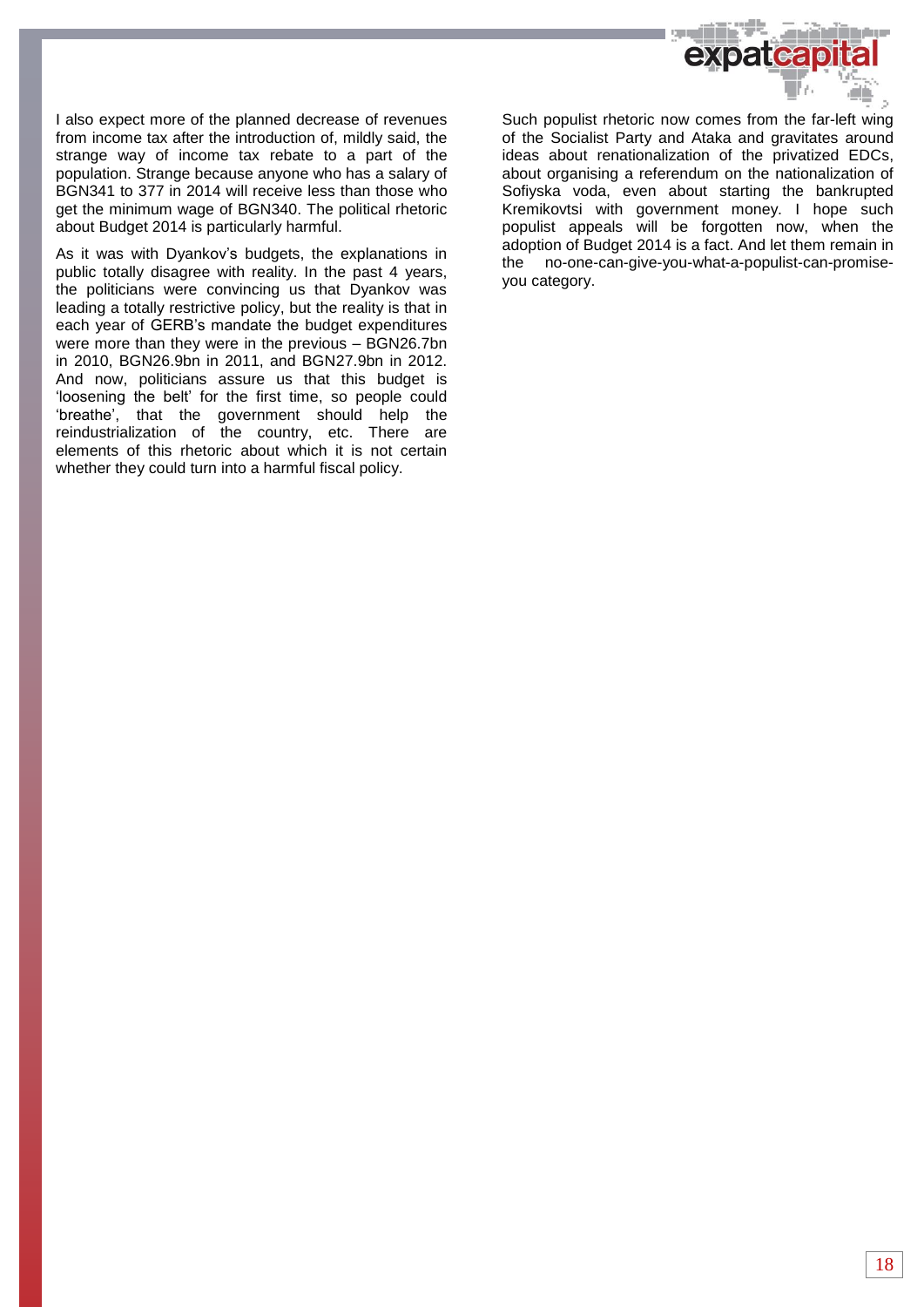

*Georgi Angelov is a Senior Economist at the Open Society Institute in Sofia and a Coordinator of the Macro Watch initiative of the Institute. He is also a Member of the Board of the Bulgarian Macroeconomic Association, and a Member of the Consultative Council of the Bulgarian National Bank. Previously, he had worked as a researcher at the Institute for Market Economics.* 

*He has published numerous analyses and articles about tax and fiscal policy and the budget, economic reforms and development, etc. He is a co-author of the books "Bulgaria in International Rankings", "Anatomy of Transitions", "The State against the Reforms". Mr. Angelov has a Bachelor's degree in Finance from the University of National and World Economy (Sofia).*

*The article was published in Trud Daily*

Recently, the flat tax rate has become a favorite target for a political-ideological attack. It was attributed all kinds of sins – from the failure of the transition from communism to democracy to the creation of oligarchs and at the same time, impoverishment of the population during the economic crisis. It is almost as if the flat income tax rate is the sole cause of each and every problem we have faced in the last 25 years, even though it was introduced just a few years ago.

#### **Higher rates**

Denouncing the flat rate does not mean abolishment of income taxes. In fact it may turn out to be just the opposite. The government budget cannot afford to lose the BGN2.3bn which it receives from the flat rate tax. Therefore, a new income tax is most likely to be implemented, and with higher rates at that.

In Bulgaria, before the implementation of the flat tax rate in 2008, a so called progressive income tax with rates between 20 and 52% was in order. Since this progressive taxing method is usually less effective in collecting revenues, it has significantly higher rates so that it can achieve an acceptable level of income. Indeed this is the reason why in all the years from the beginning of the transition period to 2008 the tax rates were significantly higher, which led to the expansion of the gray sector in the country.

The supporters of Marxist ideas are trying to persuade us that removing the flat rate and putting more tax pressure on individuals with higher incomes would bring about a paradise of social justice, equality and prosperity. Now wouldn't that be nice? However, practice and in fact our own Bulgarian experience as an economy shows quite the opposite results.

Before the introduction of the flat rate, we had exactly the same system as proposed by the supporters of the progressive tax rate. Taxes were levied in accordance with the income levels. This was especially true in the 90s. For example, in 1993 there were 9 different income tax levels – the lowest of which was at 20%, while the highest was 52%.

Even though the number of different tax rates was reduced, there were still similar high and progressively increasing rates throughout the whole decade. It is interesting to see what the results were. Exactly in the 1990s, Bulgaria suffered a long period of stagnation, fell



into recession, hyperinflation, and defaulted on servicing its debt. What is more – it was in the 90s that social inequality was at its peak, a significant gray sector in the economy was created, and oligarchs emerged.

If you actually think about it, it was the failure of the progressive tax system that brought about a tax reform, which reduced the number of different rates and ultimately introduced a universal rate of 10%. Thus, revoking our current tax policy would ultimately bring us closer to problems of the 90s.

#### **The Balance**

After 20 years of experiments, fiscal policy makers finally found the balance between the needs of the government budget and the weight on taxpayers. On the one hand, there was the government's urge to increase tax rates in order to boost revenues. On the other, higher tax rates would have negative effects on the economy and provide incentive to evade taxes. In the end, high taxation would have the opposite effect and bring less revenues to the budget.

The flat tax rate is a good compromise between these contradicting goals. It is low enough, so as not to put too much weight on taxpayers, while at the same time it collects enough revenues for the budget. Even recently, in the years of economic turmoil, when most businesses registered a decline, the flat tax rate proved its efficiency by bringing in more revenue year after year. One might go as far as to say that if other tax policies were as efficient, we would not have any budget issues or need for additional resources to fund our public service sector at all. The efficiency of the flat tax rate sets an example that must be followed by the other types of tax policies in the country.

#### **Flat tax and the rich**

The revenues received from the income tax have not decreased as percentage of GDP since the implementation of the flat rate. This is an even more impressive achievement if we take into account the significantly lower rate and the fact that taxes were collected in an environment of a global financial and economic crisis. At the same time, the data show that more and more individuals are now willing to declare higher incomes and pay their taxes.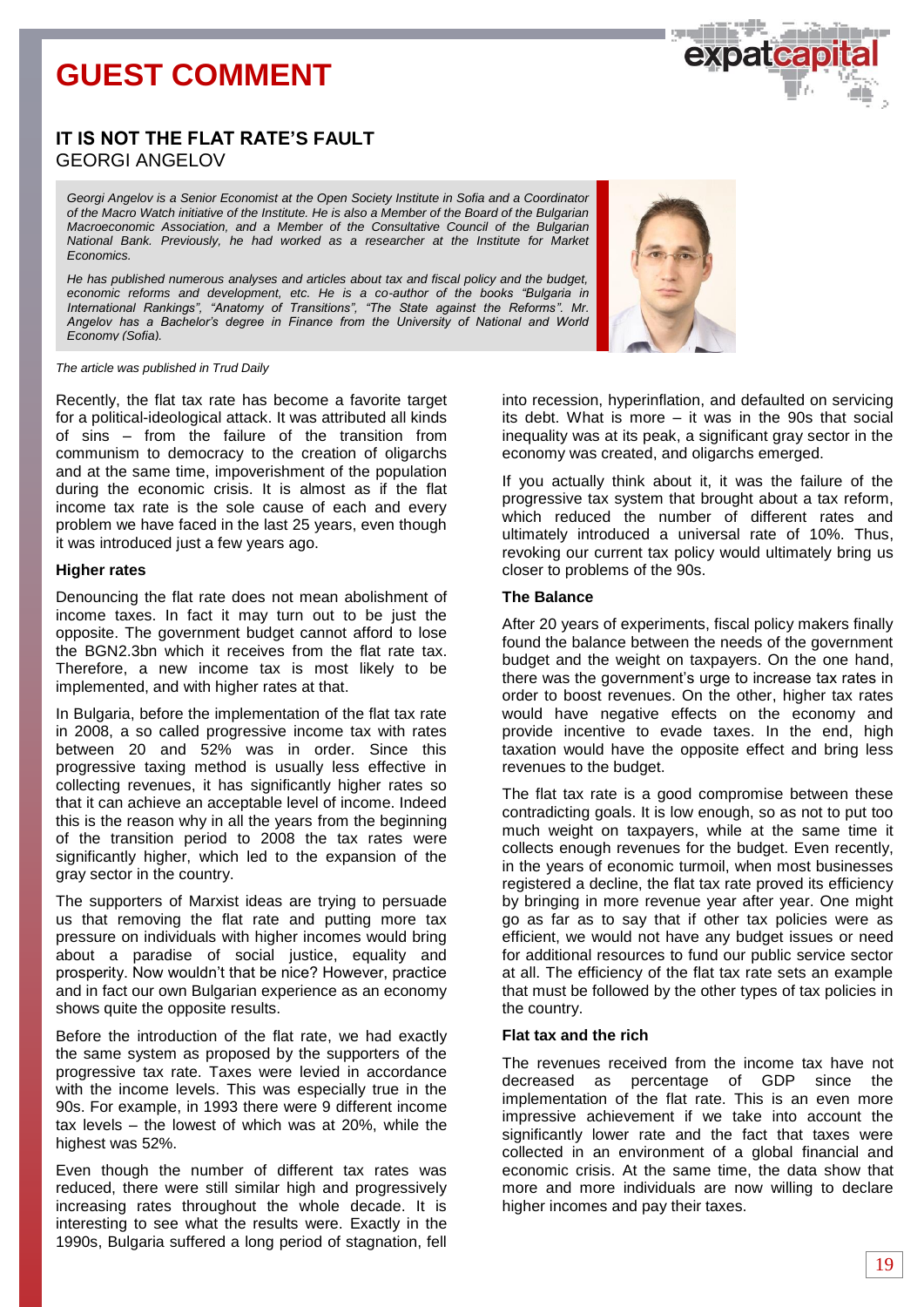

In the 90s, the tax rates were high for the rich, but in truth no one declared high income and through different means avoided paying the higher rates. In short, the effect of these higher taxes for the rich was nil. The results, however, were quite the opposite with the decrease of rates between 2001 and 2005 and the subsequent implementation of the flat income tax in 2008. This change brought about a tremendous increase of the number of people who declared their actual income and paid taxes.

With the high-rate progressive income tax in 2001, barely 8 people have declared income above BGN1mln per year, while in 2011 about 227 people declared such an income. Indeed, the flat income tax succeeded in making the rich pay – a phenomenon unseen before. Ultimately, the flat income tax did not reduce taxation on those who were well off, but instead shifted the burden from the poor.

#### **Flat income tax and poverty**

Some say that if we change the flat income tax with progressive rates, we will reduce inequality between the rich and the poor. Such claims, however, can only be made by someone who is not familiar with the Bulgarian tax system.

Unlike some other countries, in Bulgaria income taxes are paid solely by the employed. Everyone else is free from income tax, including pensioners, unemployed, and those living in poverty. From next year on, people receiving the minimum wage will also be free form income tax. In other words, about two thirds of the population is free from income tax, including the most impoverished.

According to statistical data, the largest concentration of people living in poverty is among the pensioners and the unemployed, in other words people excluded from income tax levy. Thus, it should be clear that whatever changes in income taxation are made it could not reduce poverty since the majority of the poor are not affected by income taxation.

The actual fight on poverty requires economic growth, job creation, and investment in education. None of these factors can be improved by a change to a progressive income tax. In fact it may be a blow to those who are driving the economy, with high level of expertise, such as doctors, IT specialists, engineers, etc. Higher taxes may prompt these groups to leave the country, which will most certainly be bad for our economy.

Unfortunately, instead of discussing real effective measures for fighting poverty and for economic growth, we are drawn into ideological disputes and 'easy' solutions such as the flat income tax, which is not the key to solving any problems. Is it not about time to realize that ideological fights never solve any problems – this is how problems are created.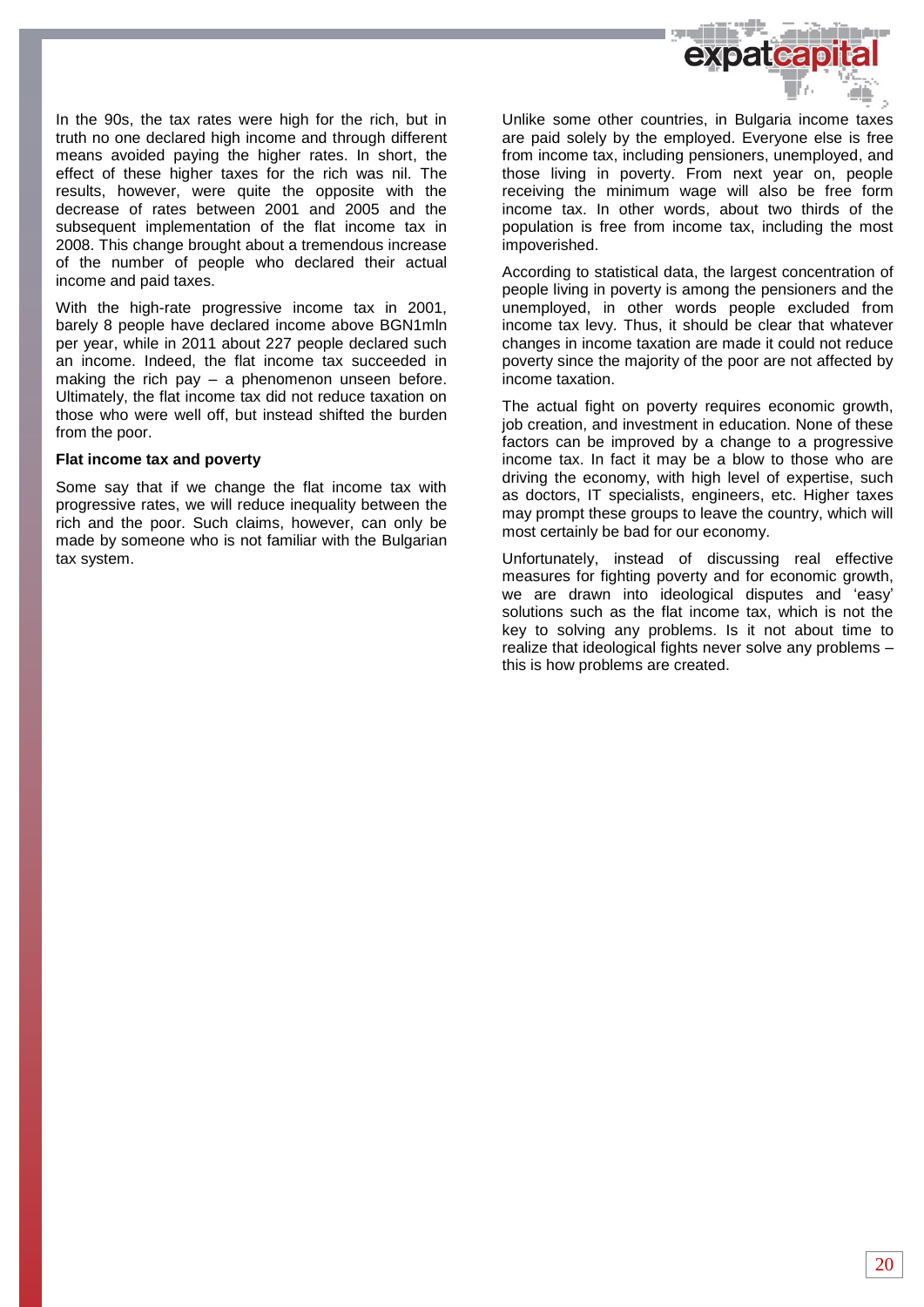

### **ABSOLUTE LIMITATION WITH SPELLING MISTAKES** TEODOR TODOROV

*Teodor Todorov is an attorney-at-law specializing in contract law, commercial and administrative law, and litigation. He is partner at Stankov & Todorov Law Firm and a member of the Board of the Bulgarian [Automobile Sports Federation.](http://www.linkedin.com/search?search=&company=Bulgarian+Automobile+Sports+Federation&sortCriteria=R&keepFacets=true&trk=prof-exp-company-name)*

*Mr. Todorov holds a Master's Degree in Law from Sofia University Sv. Kliment Ohridski.*



#### *Can the absolute limitation text eliminate the figure of the eternal debtor?*

*The article was published in Investor.bg*

Over the past year, there has been an ongoing discussion on implementing an institute of absolute limitation period for obligations of individuals. A new bill implementing a change in the Law on Obligations and Contracts was proposed. This ought to address the following issues:

- To cease the indefinitely continuing enforcement proceedings in which the creditor fails for years to collect his receivables from the debtor who is unable to provide any consideration and who is charged interest, fees and expenses in the process
- To solve the problem of the 'eternal debtor' and to introduce an absolute 10-year period for obligations of individuals as an alternative to the concept of personal bankruptcy which is alien to the Bulgarian law
- To set a clear and predictable period after which the right of the creditor to force collect his receivable from the debtor is voided
- To give debtors the chance to clear their credit history and be able to have a 'clean' start of their family's economy

However, the proposed script in its current state is unclear and unfinished and in no condition to solve the designated problems.

The possibility that the goals of the script are achieved is further reduced by the restrictions on the matter of absolute limitation. According to the bill, it does not apply in the following cases:

- Secured claims against individuals. The new provisions will not concern mortgage loans for house purchase, consumer loans with surety, and other secured claims. Financial institutions rarely lend without collateral, which means that for the vast majority of people with debts to commercial banks the absolute limitation may not apply
- Deferred liabilities. Often lenders such as banks, services suppliers and others offer debtors rescheduling. The debt is then remade and eliminated from the scope of the absolute prescription. It will not be difficult for the creditors to take advantage of this opportunity and convince their debtors to postpone or reschedule their debt.

The latter (the debtors) due to lack of information or other impairment might be inclined to do so and thus limit themselves to the application of the absolute limitation period.

As a rule, the absolute limitation should be perceived as unconditional. How can it be absolute if there are provisions by which the prescription cloud be limited with ease? The authors of the bill must be more resolute. If they believe that the absolute limitation could be a solution to the described problems, they ought to remove the exceptions.

The limitation of liability issue is a clash between the principles of justice and the need to restart the civil and commercial relations. There are serious arguments in favour of both sides of this clash.

#### **The civil turnover has no benefit from the 'eternal debtors'**

Debtors who have no near-time perspective to pay their debts are of use neither to the economy nor to the treasury of the country. When an individual is faced with the prospect of living as a eternal debtor, he will most likely become a part of the gray sector of the economy. He will receive income 'under the table', not pay social and health insurance, neither any tax. After a certain point, these debtors should be able to receive their rehabilitation in the civil turnover and a chance to restart their family's economy. The absolute limitation should give a way out of this impasse and 'unblock' the system of civil turnover for the future.

We should not believe that the absolute limitation will benefit the debtor while leaving the creditor to suffer a loss. One should have in mind that the creditor has already had the opportunity to use all legal means to collect its receivables to a reasonable 10-year period. It is assumed that within such a period it should have become clear if a receivable could possibly be collected or not. If it is not collected, then what is the point of keeping the possibilities of enforcement?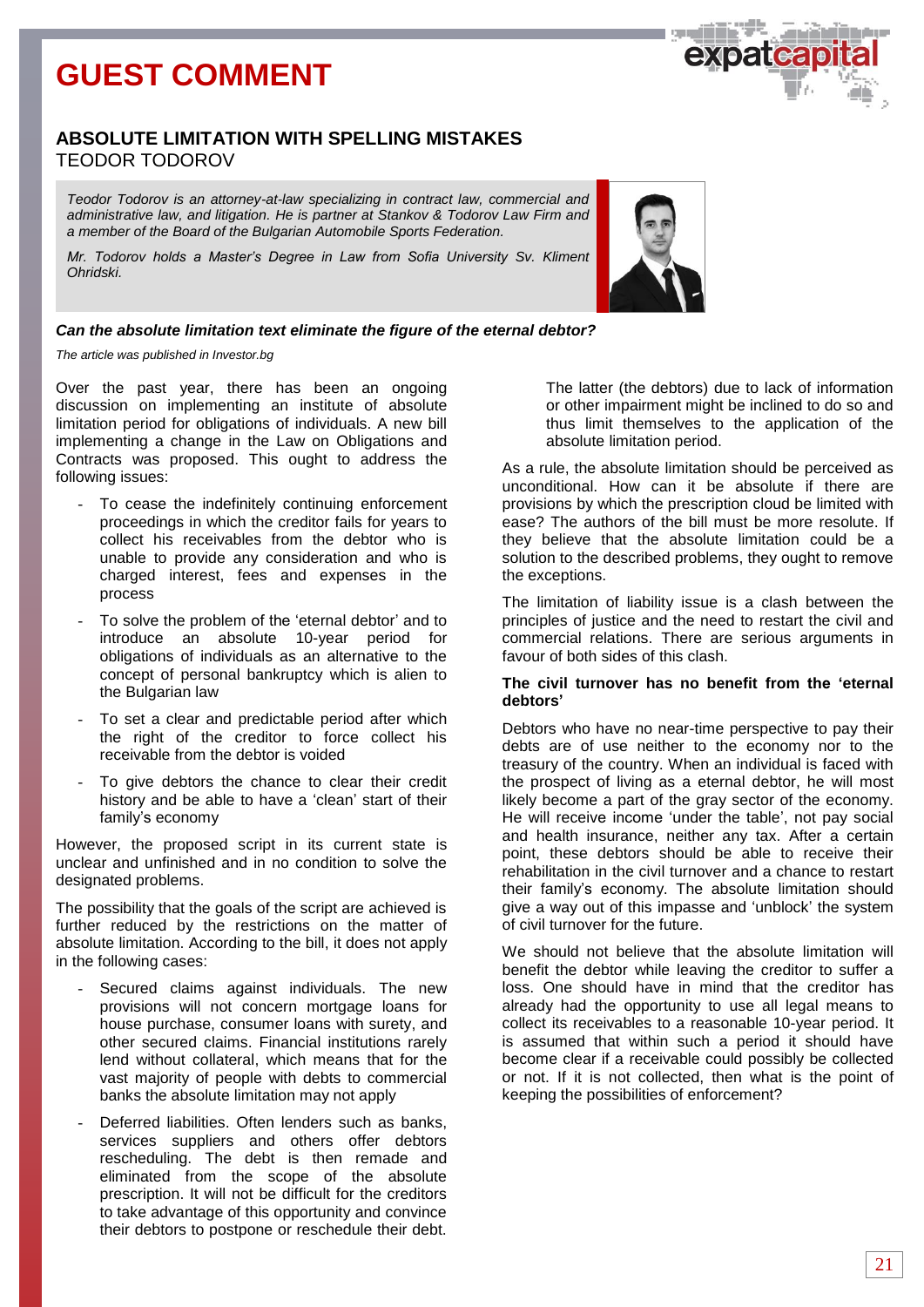

Some people point that the indebted citizens will patiently wait for 10 years for their debt to expire and will again borrow with the intention of never repaying again. However, the question we should be asking is whether they would be able to borrow at all. Rather not. For this purpose it would be especially useful to create a register of such debtors. The introduction of the term 'credit history' will have a positive effect on civil and commercial turnover.

#### **Absolute limitation would discipline creditors**

The presence of a deadline till which the creditors must collect their receivables would have a disciplining effect. Furthermore, the absolute limitation would encourage them to explore more carefully the debtors before they lend to them. A positive consequence of this would be the reduction of bad loans. This would enable banks for example to strive to provide higher quality lending services, which would lead to an increased initiative of entrepreneurs and ultimately improve the general economic climate of the country.

#### **The bill is vague and inaccurate**

A significant problem is the ambiguity of the bill in the part stipulating to which obligations it shall apply. Under the proposed new Art. 112a, all unsecured claims against individuals are redeemed *'with the expiration of the 10-year limitation period from January 1 st of the year following the year in which the debt became due'.* In this form of the script, two different ways of application of the absolute limitation might be distinguished.

On the one hand, if adopted, this change will come into force six months after its publication and will take effect in the future (ex nunc). Consider, however, the following hypothesis. In September 2010, the debtor ceases to repay the installments on his loan. According to the text, the proposed 10-year period for the loan starts from January 1<sup>st</sup> 2011. But by 2011 the absolute prescription was not accepted, and now the proposed rule does not provide for retroactive application (ex tunc). An internal contradiction arises, and that would lead to problems in law enforcement. It is not clear whether the scope of the absolute limitation covers the overdue debt from 2010 and, if so, when does the 10-year period for it begin. Assuming that the law will apply to liabilities to be repaid in the future (i.e. after the law comes into force), the potential positive effects of this legal institute will occur at the earliest after 10 years. This does not seem seen enough in view of the rising public expectations for a recent abolishment of the figure of 'eternal debtor'.

On the other hand, it could be assumed that the text of the bill regulates debt obligations which have arisen before its entry into force. The end of a limitation period is a judicial legal fact. Let us examine a reverse case, where we focus on the date on which the 10 year period has passed rather than the time when the obligation has raised. In this case, it could be assumed that the expiry of the time period (10 years) is a new and separate legal fact, and what should follow is stipulated in the currently active law. Let us discuss an obligation due on September 1<sup>st</sup> 2004. If legislative changes in the statute of the absolute limitation come into force provisionally on July 1<sup>st</sup> 2014, then the fact of the expiry of the 10-year limitation period for this obligation will occur on January 1<sup>st</sup> 2015, and the obligation will be prescribed on that date. This application of the law accepts the 'immediate effect' of the law – i.e. the absolute limitation would apply to existing cases.

It is not regulated clearly which of these two hypotheses will apply – neither in the transitional, nor in final provisions of the bill. The lack of certainty as to the effect of the absolute limitation could lead to very serious problems in the enforcement of this institute and to turmoil in the civil turnover.

The institute of the absolute limitation has merit and deserves a serious and thorough discussion. However, the conviction remains that the proposed bill would not achieve its goals and would even introduce uncertainties. This bill should be deprived of populism and should not be created in haste to serve a particular lobby. It is important that its architects are to be guided by the public interest and offer solid arguments in favour of the absolute limitation to ensure its statutory longevity.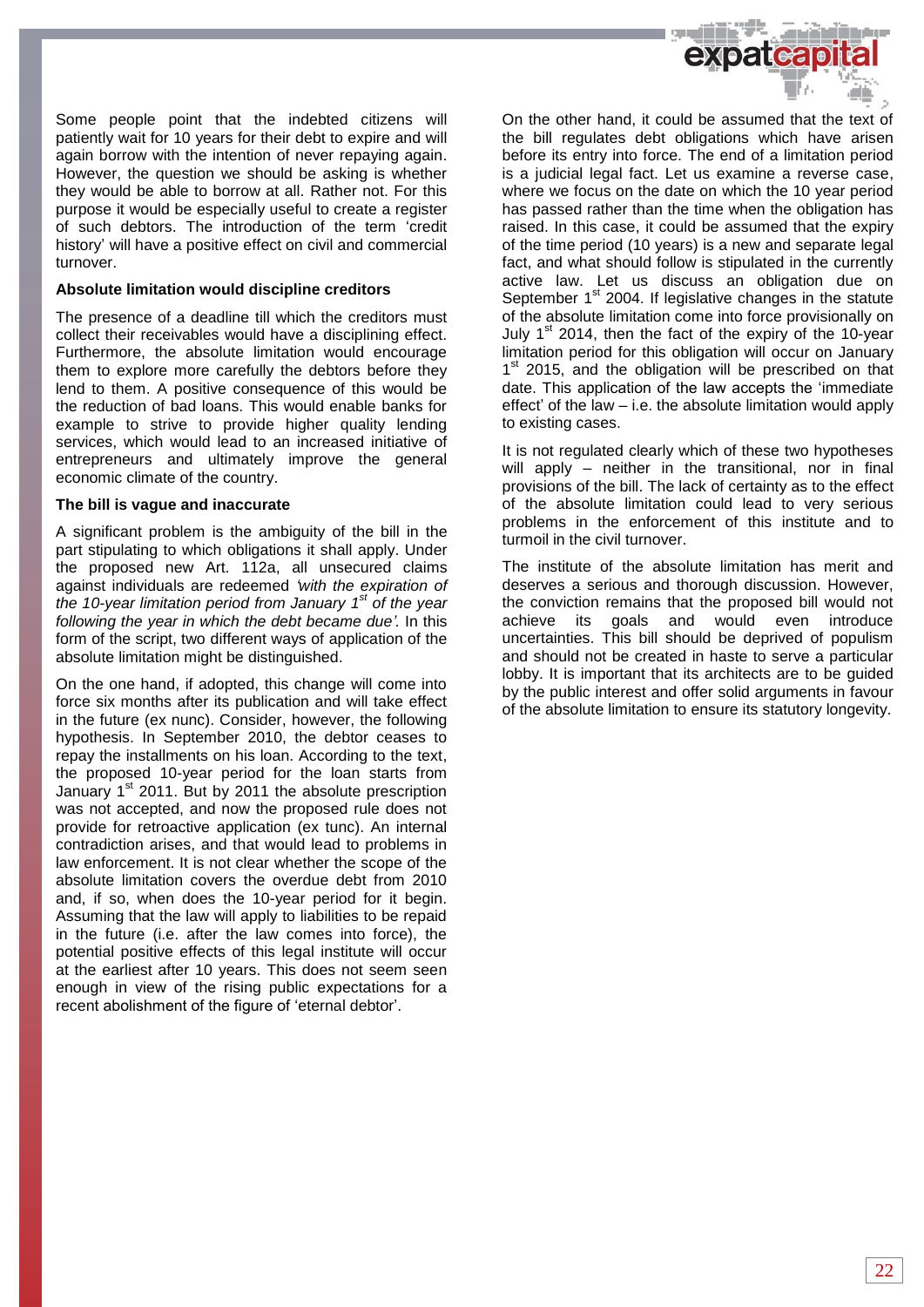### **THE RUTHLESS BATTLE FOR TALENTS** ANTONIA SARIYSKA

*Antonia Sariyska works for the advisory division of KPMG in Brussels, focusing on cooperation strategies between the private, public and civil sector. She is interested in entrepreneurship and entrepreneurship education, as well as startup ecosystems.* 

*Antonia has an undergraduate degree in business administration from universities in Moscow and London, and has obtained a postgraduate diploma in communications in Brussels.*

The Bulgarian Ministry of Economy estimates that more than 2.5 million Bulgarians work abroad. The national media speculates with the frightening numbers of EUR18-20bn being lost as a result of the 'brain drain'. With the abolition of the last work restrictions for Bulgarians in the European Union, the expectations are that these amounts will be increasing in the future.

We are used to the image of belonging to one of the most intelligent and talented nations in the world. Young Bulgarians receive awards and recognitions around the globe in fields that vary from mathematics and robotics to biology and biochemistry. We are also used to being proud and feisty – Bulgarian students are active and loud, they work during their education and fight their way through life. Unfortunately, many of them leave the country to study abroad, and end up working in a foreign economy with the hopes for what seem to be endless opportunities and higher pay.

The InvestBulgaria Agency (BAI – part of the state administration) highlights the shortage of highly qualified workforce as one of the major challenges for big business in our country. An increasing number of large foreign multinationals enter the Bulgarian market precisely because of the workforce opportunities, but prefer to bring on senior management, engineers and designers from abroad. Considering the average annual unemployment rate of 11.3%, it seems that the supply of highly qualified jobs is larger than the demand – which begs the need for an answer to the catch-22 situation.

In an attempt to solve this good old problem, in the beginning of 2014, BAI initiated an active information campaign amongst the Bulgarians abroad, aimed at attracting investment and talent back to Bulgaria. Their tour covers 13 cities with an increasingly large Bulgarian immigrant population, where open meetings and discussions are held. The debates between the Agency and the few interested Bulgarians are often pretty heated. Solutions are sought not only from the government, but also from the private sector and its role in: higher education, incentives and talent development, and entrepreneurial encouragement.

#### **Education**

9,000 Bulgarians leave the country every year, and more than half of them are students. The universities in Germany, the UK and the US traditionally attract the largest number of young people, with technical majors, business and economics being the leading disciplines. This might sound surprising, considering the fact that Eastern Europe is recognized for its mathematics and exact sciences education. However, our students are not attracted by academics and their achievements, but rather by the opportunity to gain practical experience, which is encouraged and often compulsory. In times when everyone has a higher education degree, and new private schools come up every day, having good grades and following lectures is no longer enough.

As a result of the cooperation between universities and the private sector, the students work on real projects and case studies, go through practical internships and have the opportunity to investigate the industry from within. On the other hand, the companies use this collaboration to find and recruit talented young people. The most proactive students receive job offers while still at university. Many firms work with the schools' career centres, which prepare students for interviews and forward their CVs to potential employers.

Such collaboration is not yet widespread in Bulgaria, but there are some organisations with pretty successful experience. Last year, the Bulgarian technology firm Telerik began the development of its own Software University, aiming to provide more practical higher education. Similarly, the real revolution will take place, when internships become compulsory for graduation; when the Bulgarian businesses start attracting young students with fresh ideas to work on projects every summer; and when companies turn to our large technical universities for support in developing new products (which might in turn revive our manufacturing industry).



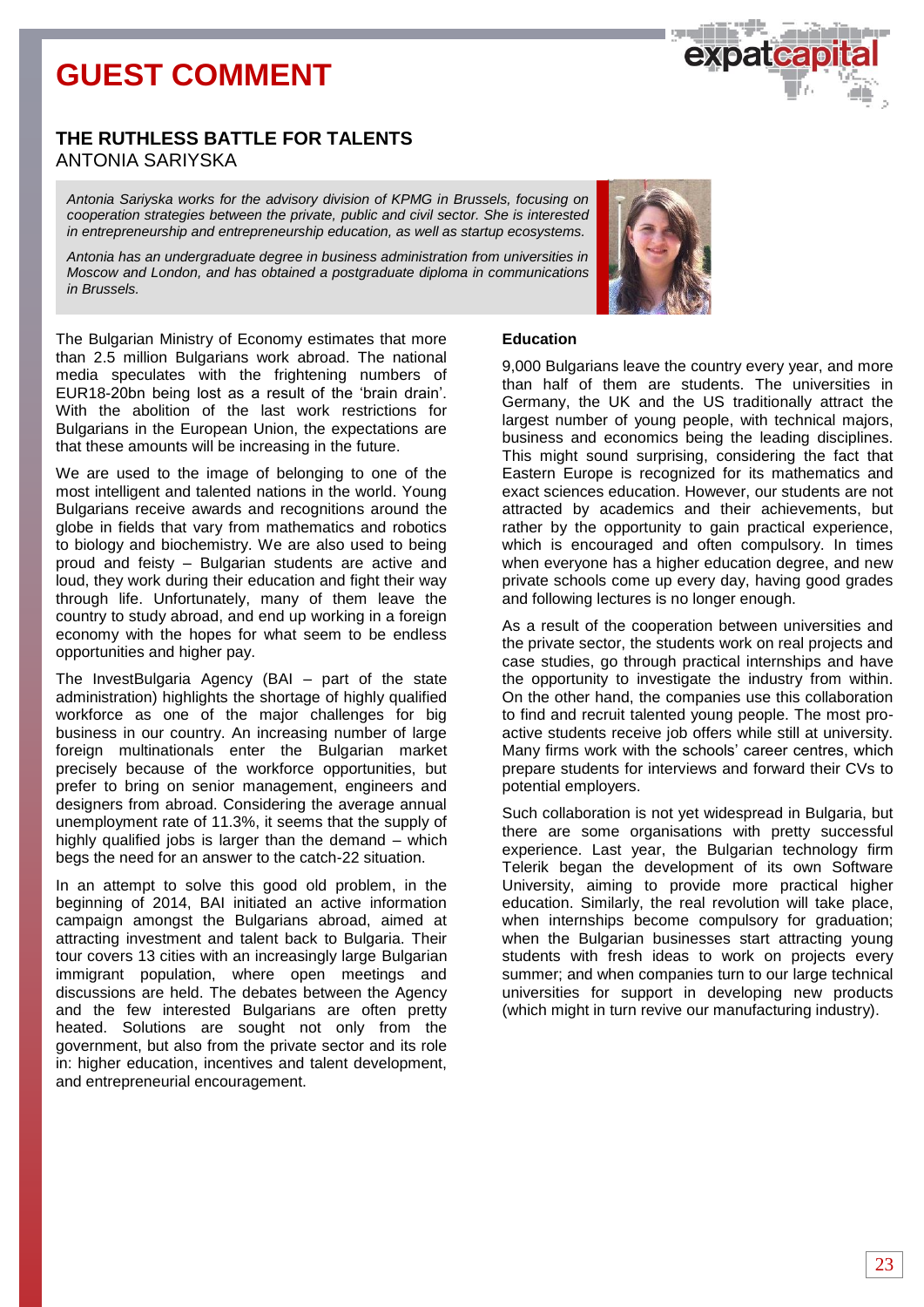

#### **Career Development**

Many Bulgarians abroad claim that the difference in pay is what keeps them from returning home. When it comes to experienced senior management staff, the difference is indeed striking – reaching 250-320% (according to the European Commission, in relation to EU-15). However, the relative salaries of young employees are much more comparable. In Western Europe, internships are often not paid, with the employer sometimes covering accommodation costs. Many young people start their first job at minimum wage. It is very common that young professionals cannot afford renting an apartment on their own, and often struggle with the high living costs.

The difference, however, comes from the attitude and opportunities within the workplace – and this is where Bulgarian businesses have a fighting chance. One of the strongest suits is the professional development programme – which should at least include mentorship from senior, more experienced colleagues. In addition, the companies must be incentivized to train their staff. The Bulgarian Ministry of Economy already runs programmes which cover 25% of the staff training costs for foreign companies in Bulgaria (companies such as Lufthansa Technik are already participating). Such incentives must be provided to Bulgarian companies as well.

One additional advantage of the Bulgarian market is the dominance of SMEs. This is a common picture in European markets; however, the diversity of sectors in Bulgaria, as well as the small market encourages close cooperation between companies. In this way, since the very first day, new employees are forced to communicate and build a network with partners and clients outside the firm – thus, developing skills and experience. Businesses start to realise that young specialists are not only good at making coffee – their fresh minds and ambition should be engaged in better uses, before someone else steals them away.

#### **Entrepreneurship**

In the past three years, Bulgaria has become the centre of entrepreneurial activity on the Balkans – at least when it comes to ICT. The two Sofia-based accelerators – Eleven and LauncHub – have until today financed and kick-started more than 80 fast-growing technology companies. Our multi-talented programmers have been since lured away by investment and job offers abroad. The encouragement of entrepreneurial spirit and attitudes is seen by politicians and practitioners in Europe as the way out of the crisis. Entrepreneurship has somehow become a captivating buzzword, which sometimes loses its own meaning because of the hype.

This is not the case on a market like ours. Despite the fact that it is rich in small companies and initiatives, the Bulgarian economy still offers plenty of lucrative niches for starting a business. The small size of the market contributes to the creation of born-global companies. The tax incentives are already in place; however more needs to be done to develop trust in the finance system and government institutions. Such efforts would attract ambitious Bulgarians with great ideas and drive.

Bulgarian business could also benefit from the development of such high-growth companies, particularly in the field of manufacturing and electronics, which are dominated by foreign players. Such market development and opportunities for cooperation open the doors to a new pool of customers, even outside the country.

The government plays a key role in such entrepreneurial development, as it needs to create a favourable environment for new businesses. The other major part is played by the education system – the universities must develop curricula and programmes for the acquisition of entrepreneurial mind-set and skills. Such transferrable skills would not only be useful when starting and leading your own business, but also when working within an existing company with entrepreneurial nature, where initiative, creativity and risk-taking attitudes are encouraged.

Many of these strategies and methods for talent retention seem to be common sense, but even they will not work when it comes to industries which have limited to no potential for development in Bulgaria. It is usually the Bulgarians with education in the field of natural and humanitarian sciences, philology and philosophy that are the most reluctant to come back to their home country. At the various career fairs and events, such young people with 'unpopular' professions are encouraged to 'be flexible' and seek realisation in a different sector. This begs the question of whether the government should play a lead role when it comes to defining the sectors to boost competitiveness – should some industries be developed at the expense of others, or should some kind of balance be sought?

Regardless of the answer, it is important to realize that Bulgaria cannot afford to lose any more young talents. 2.3 million Bulgarians work inside the country, which is almost 10% less than our workforce abroad. We should not continue to wrongly believe that unequal pay is the only reason why our people move away. There are other ways to attract back – and also to retain – the talent, drive and ambition in Bulgaria.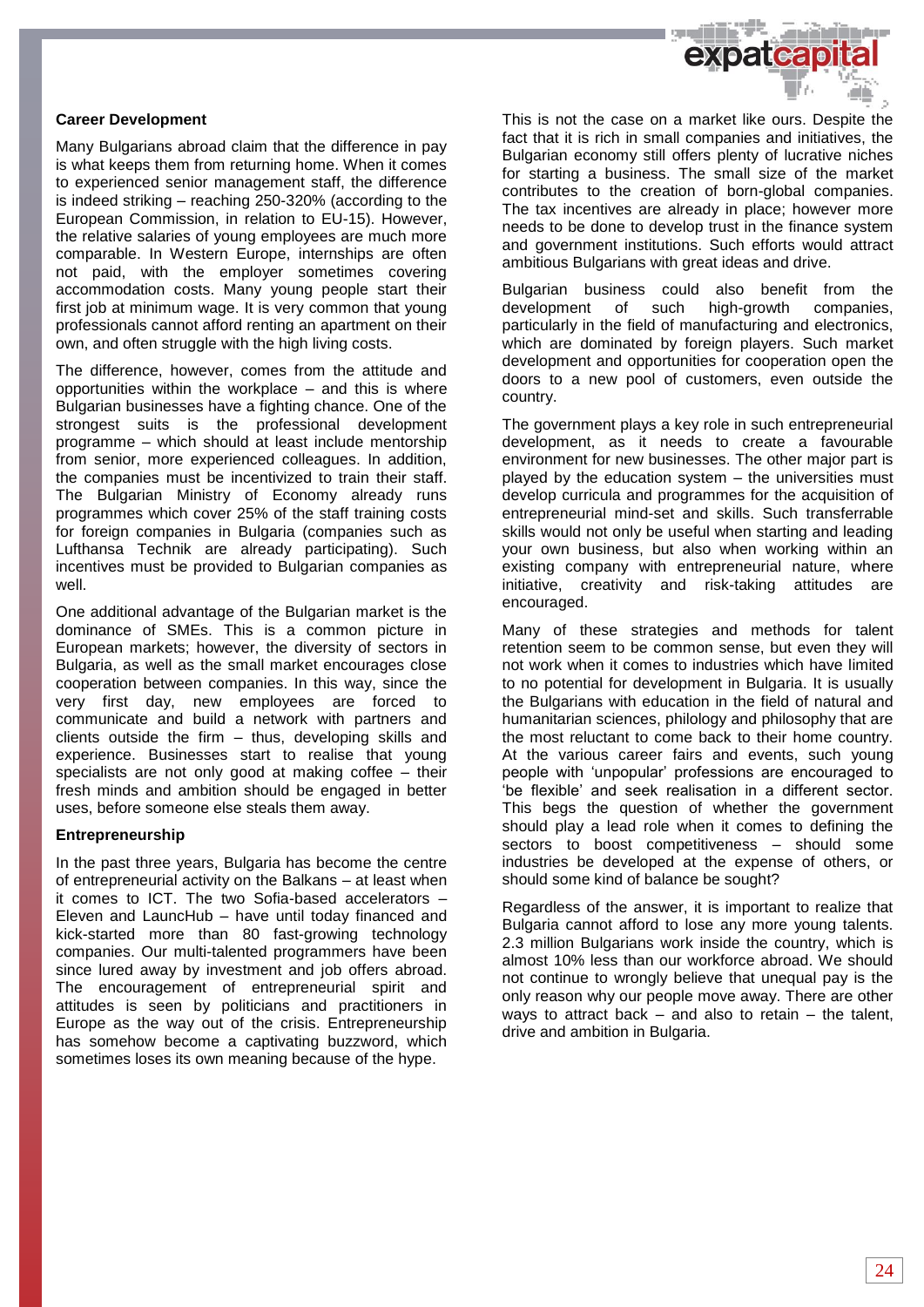# **ARTICLE**

### **SUCCESSFUL PEOPLE ARE THE WEALTH OF BULGARIA**  NIKOLAY VASSILEV, CFA

#### *The article was published in Manager Magazine, March 2014*

A century ago, at the time of the Great October Revolution, one revolutionary said that the ambition of his live was to extinguish the rich. His opponent's answer was that he would much rather extinguish the poor. We are not talking about physical annihilation, but rather about policies for fighting poverty, which would make them richer. Although 100 years have passed since then, the issue whether the rich are bad has not become obsolete – especially after the beginning of the latest economic crisis. The problem is Bulgarian as well.

#### **Blaming the rich is a global phenomenon which brings negative consequences**

Throughout the world, there are politicians who first condemned the bankers, then the businessmen and the rich, as well as foreign investors (calling them 'colonizers'), and lead a crusade against them. Here are some examples:

- The defunct Hugo Chávez did whatever he could to expel foreign businesses from Venezuela.
- Hungary nationalized the private pension funds worth EUR10bn and spent the money within just a year. The state punished the foreign banks and the electricity, water and telecommunications companies with devastating taxes and with economically unjustified reduction of the prices of their services. The goal was, using pressure, to make sure these foreign companies are bought on the cheap by local players close to the people in power. The result – the former favourite country of international business and the former champion of reforms in the region, Hungary, has turned into a strange phenomenon in the very heart of the European Union.
- France is introducing a devastating 75% tax on high incomes. The result – iconic persons such as Gérard Depardieu have thrown away their French citizenship for tax reasons. Now, people are talking about a 'brain drain' in France.
- Some European countries are introducing a tax on financial transactions known as the 'Robin Hood Tax'. The result – business will increasingly prefer the more perspective Asia and North America, while Europe will remain dyed-in-the-wool and bureaucratic. The Nobel Prizes will go mainly to Boston and California.

#### **Dispelling the rich does not help the poor**

We have seen similar things in Bulgaria as well. The vilification of successful people as bad to some extent may help reduce social tension but will not solve the economic problems. Helicopter pictures of houses with swimming pools, lists of people with yachts, pressure on businessmen in order to take away their businesses during recent years have led to a tendency for many of them to feel insecure and think of leaving the country

with their families. Probably for good. In the end, Bulgaria might end up being populated by mostly elderly or poor people to whom there will be no one left to pay pensions or salaries. We would continue falling behind in all rankings of quality of life and education.

expatcap

So how can we fight poverty? This can happen neither with spells and populism, nor by taking more loans, spending money, and giving away to people from the state budget. But it can happen through investment economic growth, and jobs. And investors are mostly successful Bulgarian and foreign companies. Today, the competition among countries to attract investments is severe, and the advantages of Bulgaria are very few. Neither our internal market is large, nor the institutions work well, nor our international image is good. Low taxes are our main and only advantage.

#### **The 'wealth' tax in Bulgaria as a punitive action against successful people**

Currently, we have only one obvious advantage – the simplified tax system with very low direct tax rates: 10% on personal and corporate income, 5% on dividends and 0% on capital gains from securities. Now, there is a proposition that the flat income tax be replaced by a progressive tax with a higher rate for monthly incomes above BGN2,700. It is strange to call this a 'wealth tax'. This is not about accumulated large assets such as yachts, plains, properties but about incomes of professionals from the middle class – lawyers, doctors, entrepreneurs, economists, etc.

#### **While all individuals are valuable, the talented and enterprising ones are even more valuable**

I am not saying that only entrepreneurs are valuable to the nation. On the contrary  $-1$  do say that everyone is valuable: scientists, intellectuals, artists, athletes, doctors, teachers, lawyers, economists, engineers, military men, policemen… Feel free to write in your profession, if I have missed it. I do believe, however, that entrepreneurship is a very important quality for any person, and it is in deficit not only in Bulgaria, but in Europe as well.

The current demographic crisis is caused by two negative tendencies: the low birth rate and the high emigration, especially of people of active age. It is bad for the future of our nation when our citizens are leaving the country. However, it is even worse when those that leave are the young, educated, enterprising, and successful. They will easily find professional success anywhere – from Vancouver through London to Sidney. There they expect that no one will envy their achievements or blame them for their wealth. If we do not want yachts in our ports on the Black Sea, then we will only watch them with envy in movies with Leonardo di Caprio in the opposite part of the world.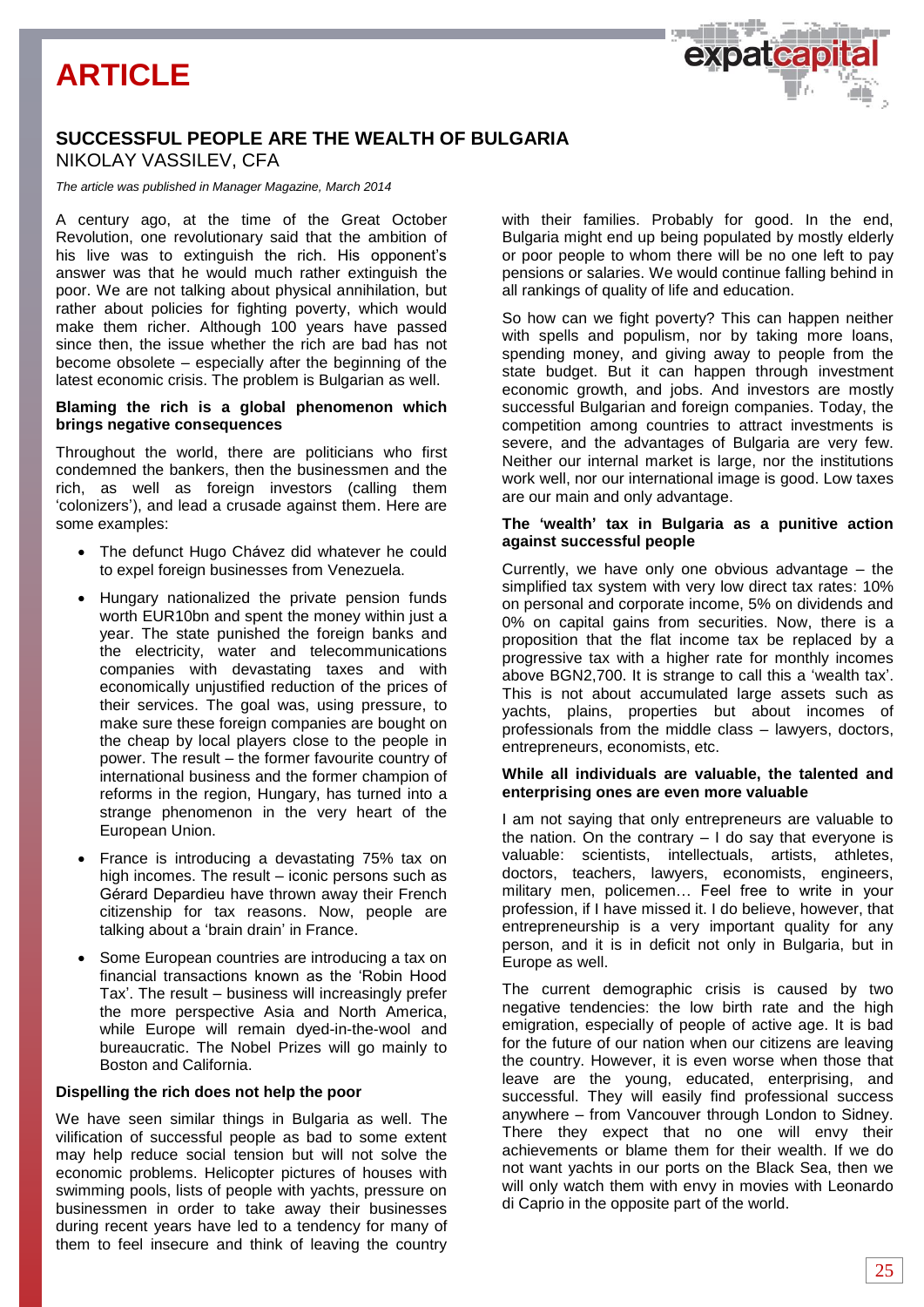

#### **What should we do to keep the successful people in Bulgaria?**

As a society, we should clearly declare that we value our entrepreneurs, our active, talented and educated people. We should speak more about business and investments, and less about European funds and government budget spending. We should stimulate the young to be creative and active and try to develop their skills in the private sector. We should make our roads, parks and hospitals better. We should solve the stray dogs problem. We should improve our international image, so that we are not constantly being quoted as the poorest and most corrupt country in the EU. We should do all we can to stimulate the birthrate. We should show some courage and ask ourselves: 'The pensioners or the grandchildren?', and answer clearly: 'The grandchildren'.

#### **What we should not do?**

We should forget about higher tax rates because we will all lose from them. We should stop pointing our fingers at people with businesses and properties as if they were criminals. The institutions should stop racketeering, and the politicians should stop trying to seize someone else's whole businesses.

Our nation will prosper, only if our community values its talents and rewards the brave, enterprising, and successful people. 'Nane' should not envy 'Vute' (Bulgarian folklore characters), but he should rather try to achieve more. Our students should dream of creating the Bulgarian Facebook instead of dreaming of a comfortable government job. A lot has already been achieved in this respect. It would be a huge mistake, instead of continuing on the path of modernization, to turn back.